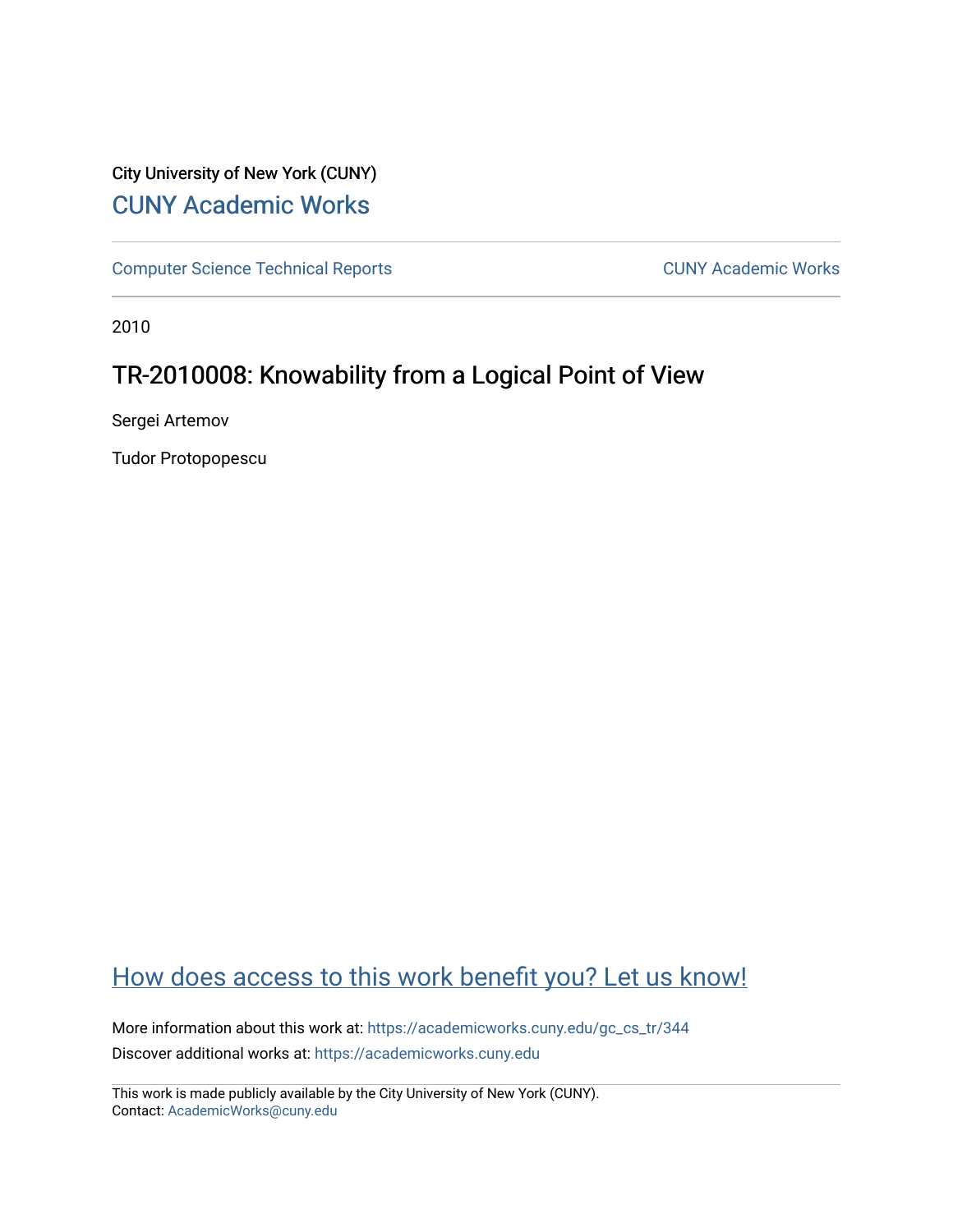# Knowability from a Logical Point of View

Sergei Artemov<sup>∗</sup> & Tudor Protopopescu†

The CUNY Graduate Center 365 Fifth Avenue, rm. 4329 New York City, NY 10016, USA

October 18, 2010

#### Abstract

The well-known Church-Fitch paradox shows that the verificationist knowability principle all truths are knowable, yields an unacceptable omniscience property. Our semantic analysis establishes that the knowability principle fails because it misses the stability assumption 'the proposition in question does not change from true to false in the process of discovery,' hidden in the verificationist approach. Once stability is made explicit, the resulting *stable knowability principle* accurately represents verificationist knowability, does not yield the omniscience property, and can be offered as a resolution of the knowability paradox.

Two more principles are considered: *total knowability* stating that it is possible to know whether a proposition holds or not, and monotonic knowability stemming from the intrinsically intuitionistic reading of knowability. The study of these four principles yields a "knowability diamond" describing their logical strength. These results are obtained within a logical framework which opens the door to the systematic study of knowability from a logical point of view.

## 1 Introduction

Knowability is analyzed in a logical framework with the alethic modalities  $\Box$  (necessary),  $\Diamond$  (possible), and the epistemic modality **K**. Modalities  $\Box/\Diamond$  represent, in an abstract way, the process of discovery. The logical principles are considered as schemes of axioms hence subjects of the usual logical rules, e.g., necessitation.<sup>1</sup>

<sup>∗</sup>The research is supported in part by NSF grant 0830450.

<sup>†</sup>Supported in part by a Doctoral Student Research Grant from the CUNY Graduate Center.

<sup>&</sup>lt;sup>1</sup>This means, along with each principle P we adopt  $\Box P$ , **K**P, etc. On the semantical level, once P holds in a model, P holds at each node of this model, hence  $\Box P$ ,  $\mathbf{K}P$ , etc. also hold.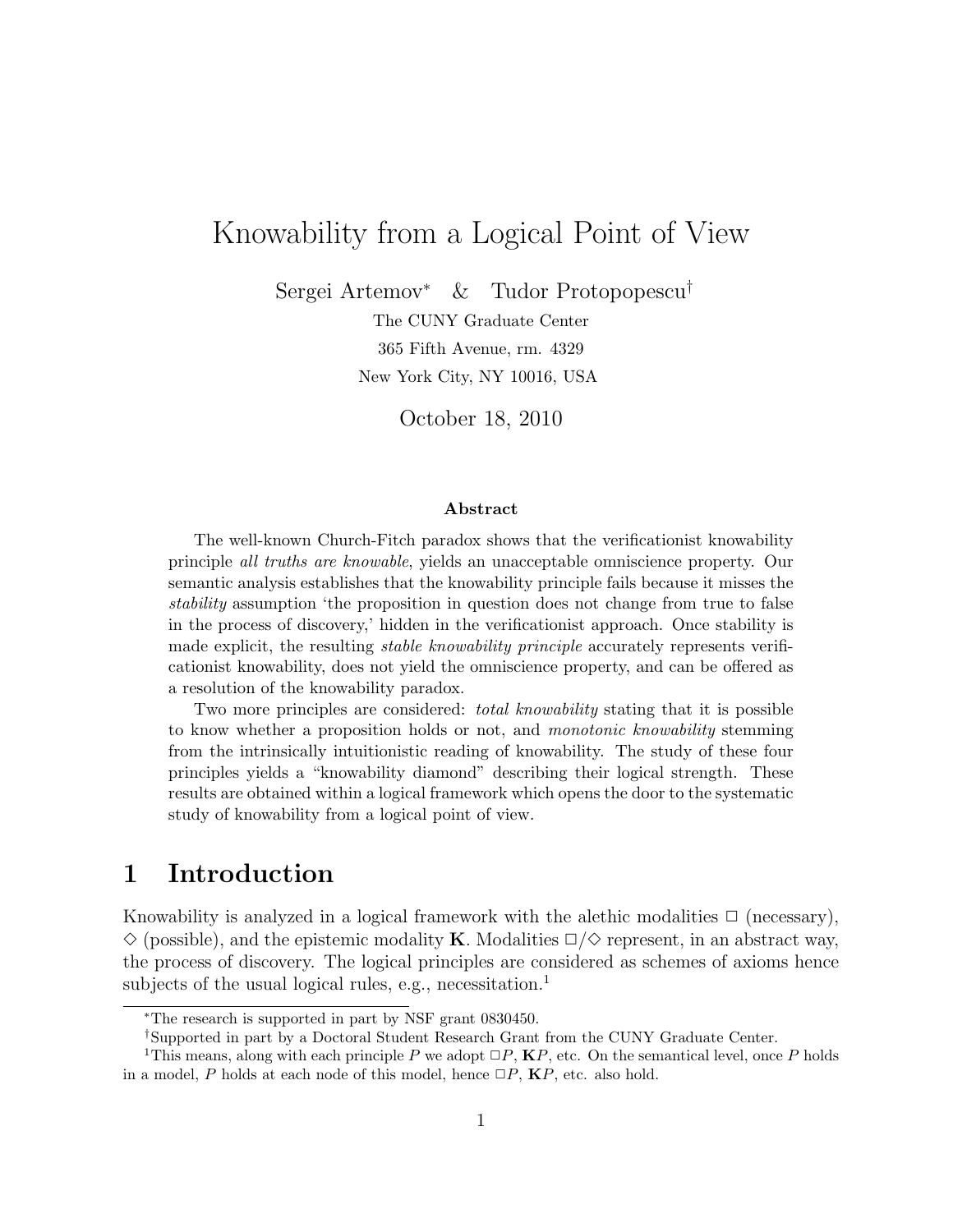The knowability paradox purports to show that the verificationist knowability principle, all truths are knowable,

$$
F\to \Diamond {\bf K} F,
$$

implies that all truths are known,  $F \to \mathbf{K} F$ . The common reaction to the Church-Fitch proof is that it is not really valid, it is valid (so to speak) only on a technicality, it convicts an innocent principle according to the letter of the law but unjustly, and the task the paradox poses is to uncover where the mistake occured. The paradox is also usually considered as an objection to verificationist<sup>2</sup> views since the principle is often taken as definitive of their position, and an ancillary task taken up by commentators has been to show that such a view, whatever faults it may have, is not refuted by an argument as swift and simple as the Church-Fitch construction.

Our goal in this paper is not to defend verificationism but rather to analyse and clarify the concept of knowability expressed in the verificationist principle.

First (Section 2) we note that the formulation of verificationist knowability in classical logic, as  $F \to \Diamond K$  is not intuitively valid once F is allowed to change from true to false during the verification process. For example, even if it was raining when Holmes asked Watson to check for the rain, but the rain had stopped by the time Watson looked outside, Watson's answer will be "no rain"; though true, that it is raining does not get verified. We then provide a new semantical proof that the classical verificationist knowability is indeed equivalent to the omniscience principle. This analysis indicates that the classical understanding of verificationist knowability is not intrinsically valid and should be augmented by some features representing the constructive view of truth and knowability it is supposed to express. One solution (Section 4) naturally stems from our semantical analysis: the verificationist knowability principle is valid for stable truths, those that remain true in the process of discovery, yielding the stable knowability principle

$$
\Box F \to \Diamond \mathbf{K} F
$$

which is equivalent to the version of verificationist knowability restricted to necessary truths  $\Box F \rightarrow \Diamond \mathbf{K} \Box F$ . We show that with this principle of stable knowability, the Church-Fitch paradox disappears. Stable knowability can be offered as a correct classical version of verificationist knowability and a resolution of the knowability paradox.

Yet another confirmation of the correctness of the stable knowability principle comes from the intuitionistic analysis of knowability (Section 5). The principle that *all truths are* knowable is supposed to represent the core position of the constructively inclined verificationist, a position which should also be naturally expressible in intuitionistic logic. As is well-known, the Church-Fitch construction carried out in intuitionistic logic proves only that

$$
p \to \neg\neg \mathbf{K} p,
$$

<sup>2</sup>We use the term 'verificationist' synonymously with 'anti-realist.'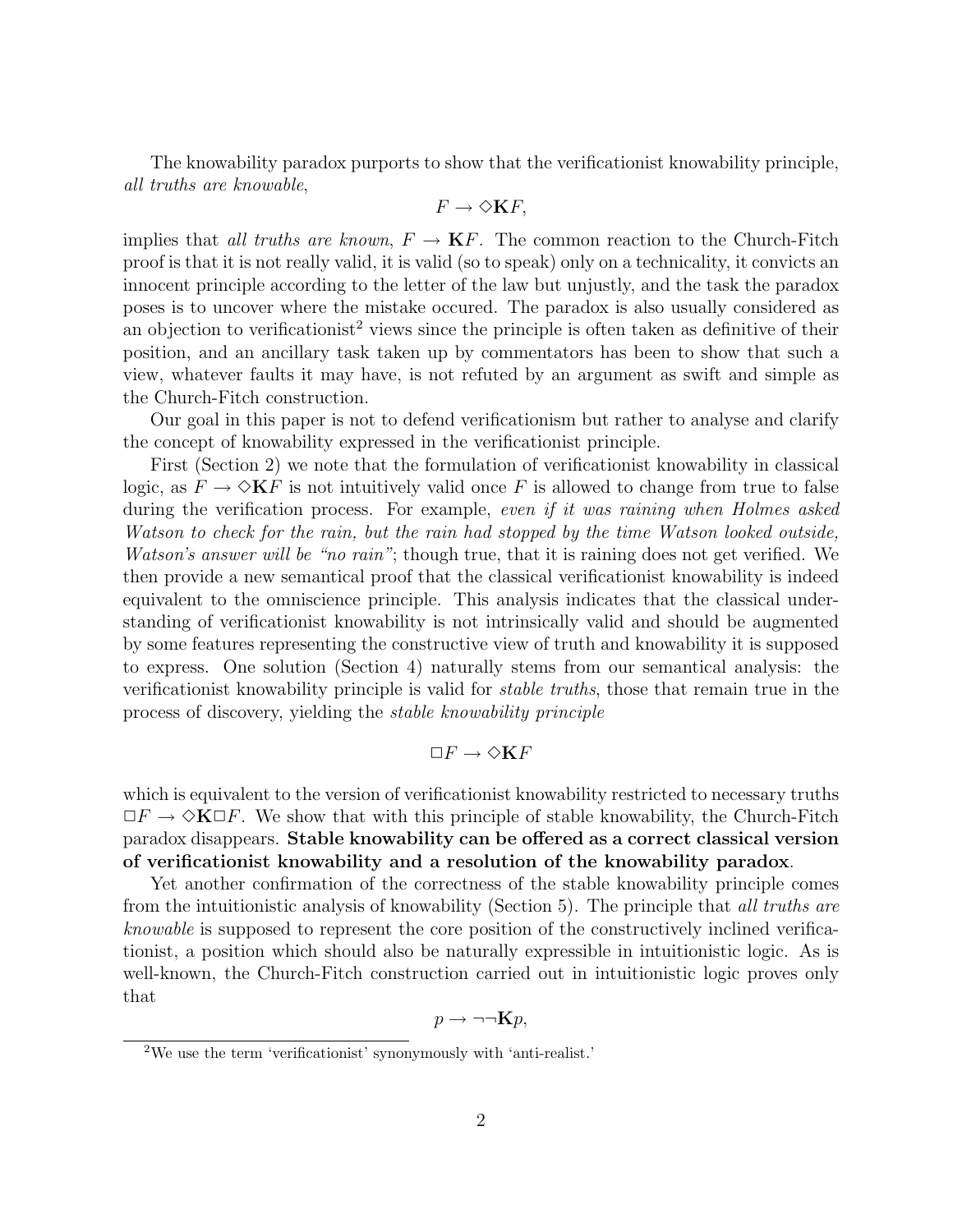which some, notably Dummett, consider a superior expression of the verificationist's position. We invoke Gödel's translation of intuitionsitic to modal logic to find out what sort of classical principles correspond to intuitionistic knowability, and show that it is equivalent to the classical principle of monotonic knowability

$$
\Box F \to \Diamond \Box {\bf K} F
$$

which implies stable knowability but differs from it by assuming that once  $F$  becomes known, it stays known,  $\Box$ **K**F. This additional assumption appears because of the limited expressive power of the intuitionistic language and semantics, where it is implicit in the understanding of the intuitionistic truth relation  $\mathbb{H}$ .

Furthermore, we offer a logical analysis of the total knowability principle: *it is possible* to know whether a proposition holds or not,

### $\diamond$ K $F$  ∨  $\diamond$ K $\neg F$ ,

which provides a more general view of knowability (Section 6). We show that total knowability is strictly stronger than stable knowability and yet does not succumb to the knowability paradox. This indicates that total knowability is another option to consider for expressing the idea that all truths are knowable.

These observations open the door to a bi-modal framework for the systematic study of knowability.<sup>3</sup>

## 2 Semantical Analysis of Verificationist Knowability

By the well-known Church-Fitch construction [7, 21], assuming only that knowledge is factive and distributes across conjunction, along with a minimal amount of modal and classical logic<sup>4</sup>:

$$
F \to \diamondsuit \mathbf{K} F \tag{VK}
$$

generates the knowability paradox since it implies the omniscience principle that 'all truths are known':

$$
F \to \mathbf{K}F. \tag{OMN}
$$

**Theorem 1** [Church-Fitch] VK yields OMN.

**Proof.** The idea is to consider the instance of  $VK$  with  $F$  being the well-known Moore sentence  $p \wedge \neg \mathbf{K} p$  (which we will call *Moore*):

$$
Moore \to \diamond \mathbf{K}(Moore). \qquad (VK(Moore))
$$

<sup>3</sup>See [3, 40, 42, 44] for other bi-modal approaches to the knowability paradox.

<sup>&</sup>lt;sup>4</sup>The logic we use is no stronger than that used in the Church-Fitch proof; in most cases, T suffices.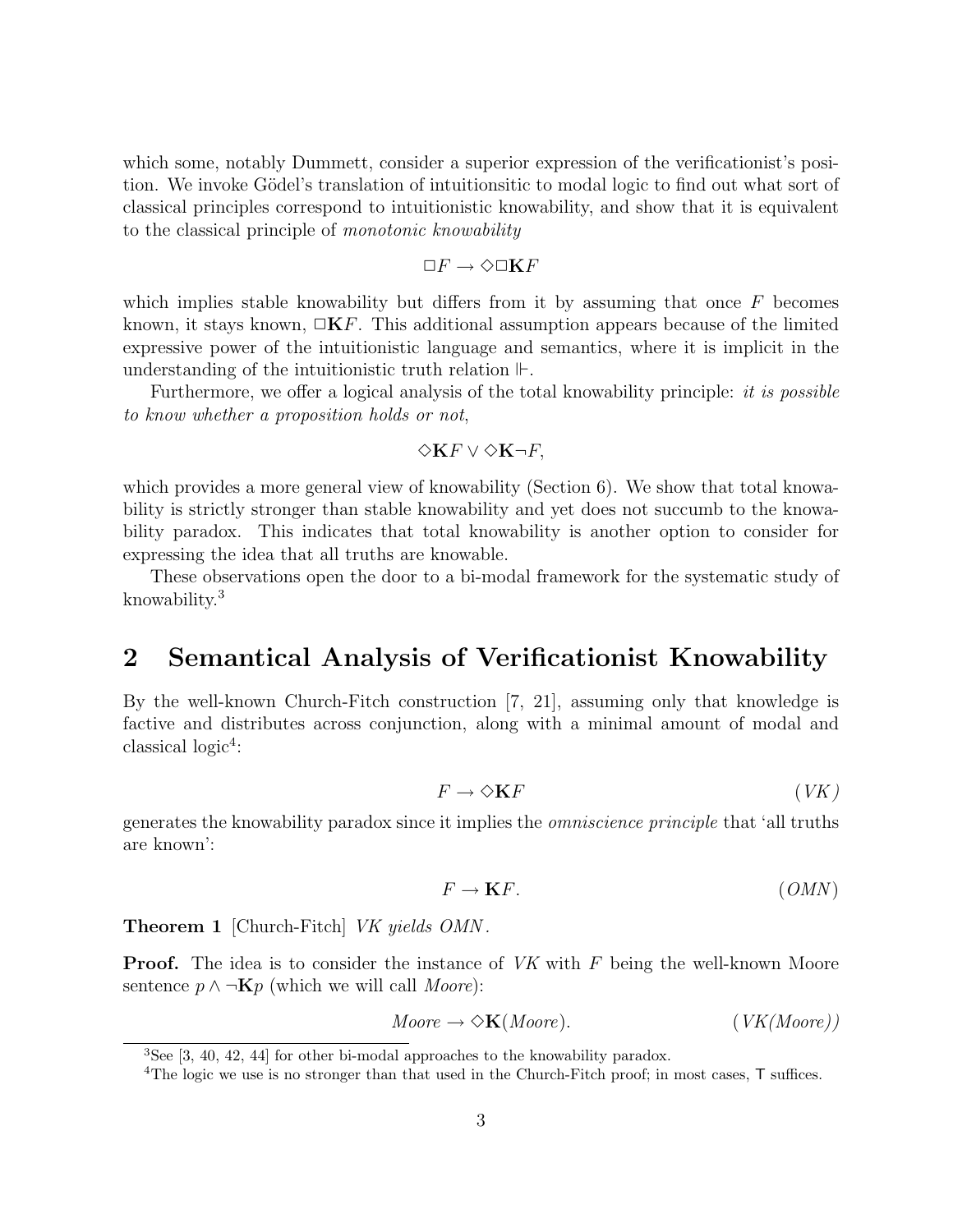We first establish that *Moore* cannot be known.

1.  $\mathbf{K}(Moore) \to \mathbf{K}p$  - since  $\mathbf{K}(X \wedge Y) \to \mathbf{K}X;$ 

2.  $\mathbf{K}(Moore) \rightarrow (p \land \neg \mathbf{K}p) \rightarrow \neg \mathbf{K}p$  - factivity of knowledge.

Therefore,  $\mathbf{K}(Moore)$  yields a contradiction  $\mathbf{K}p$  and  $\neg \mathbf{K}p$ , hence

3. K(Moore)  $\rightarrow \perp$  where  $\perp$  is the the propositional constant false.

Moreover, the Moore sentence cannot possibly be known:

4.  $\Diamond$ **K**(*Moore*)  $\rightarrow \Diamond \bot$  - from 3, by modal reasoning;

5.  $\neg \Diamond K(Moore)$  - from 4, since  $\Diamond \bot \rightarrow \bot$ .

Now we apply these findings to  $VK(Moore)$ :

6.  $\neg Moore$  - from 5 and  $VK(Moore);$ 

7.  $p \to \mathbf{K} p$  - from 6, since  $\neg(X \land \neg Y)$  yields  $X \to Y$  in classical logic.

The last line is nothing but the omniscience principle  $OMN$ .  $\Box$ 

Given this, a stronger result is provable.

Corollary 1 Schemas VK and OMN are equivalent.

**Proof.** It remains to show that *OMN* yields *VK*. By *OMN*,  $F \to \mathbf{K}F$ . Since  $\mathbf{K}F \to \Diamond \mathbf{K}F$ for reflexive modality  $\Box$ ,  $F \to \Diamond \mathbf{K} F$ .

We first present the intuitive semantics of  $VK$  (Section 2.1) and then produce a semantic proof that VK is equivalent to OMN (Section 2.2).

### 2.1 Verificationist Knowability is not intuitively valid

We begin by first showing that VK is invalid even under circumstances acceptable to the verificationist. The reason for  $VK$ 's invalidity is that even if a correct verification procedure has been applied to a true proposition  $F$ , we can expect a positive result only with the assumption that  $F$  stays true in the process of discovery.

However, this stability assumption is missing in VK and our logical analysis reveals that this missing assumption is the source of the knowability paradox.<sup>5</sup>

In a more formal setting, a proposition  $F$  is *stable* in a given model, if it satisfies

$$
F\to \Box F.
$$

Note that for a reflexive modality  $\Box$ , F is stable if and only if  $F \leftrightarrow \Box F$ . A stable sentence can be false at some (or even all) states of a given model, but once it is true at a state, it

<sup>&</sup>lt;sup>5</sup>Indeed, it has been noted that non-stability, in particular empirical contingency, is a thorn in the side of verificationists, see [39, 43, 59, 66]. Verificationist theories of meaning, replacing truth with warranted assertibility, seem not to be able to handle satisfactorily the semantics of sentences whose warranted assertibilty changes between states, i.e. which are not stably warrantedly assertible. As we will see, stability is necessary for the validity of VK, suggesting an explanation of these problems.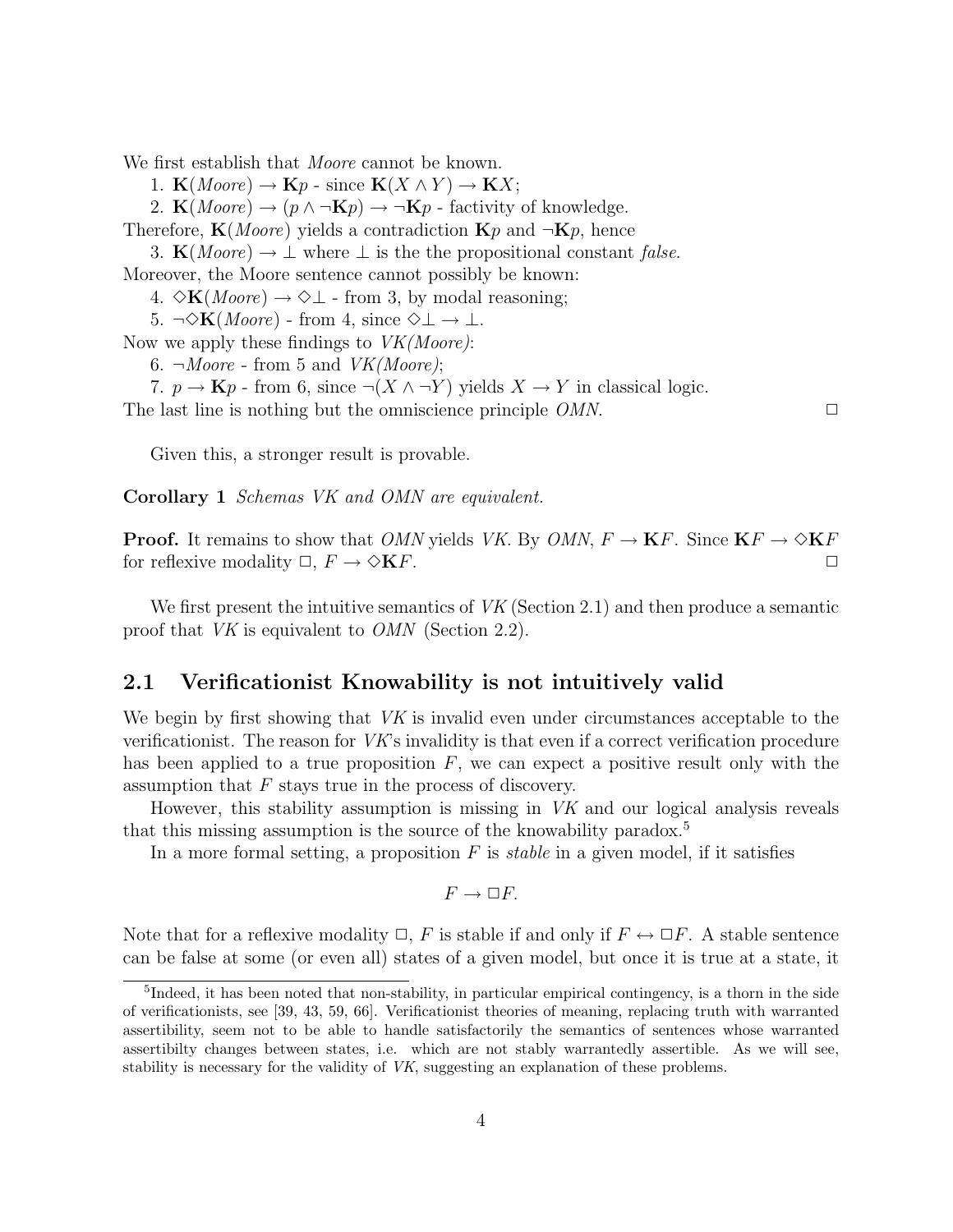remains true at all  $\Box$ -accessible states. There are sentences, e.g., propositional constants  $\top$  (true) and  $\bot$  (false) which are stable in any model. Sentences  $\Box F$  are stable in any transitive model.

There are no reasons to believe that without the assumption that  $F$  is stable, principle VK is valid in all situations acceptable for the verificationist.

Consider a correct, i.e., knowledge- and knowability-producing verification procedure,  $\mathfrak{Der}$ , applied to a true proposition F. However, during (or, perhaps, due to) verification, F changes its truth value and  $\mathfrak{Per}$  eventually certifies that F is false. Then VK fails despite the fact that a correct verification procedure has been applied to a true proposition and terminates with a definitive answer.<sup>6</sup>



Figure 1: Model  $\mathcal{M}_1$  where VK fails.

To make this precise, consider the following bi-modal model,  $\mathcal{M}_1 = (W, R_{\Box}, R_{\mathbf{K}}, \Vdash)$ .  $\mathcal{M}_1$  has three states  $W = \{u, v, w\}$  and two accessibility relations, an alethic accessibility relation  $R_{\Box}$  (represented by arrows) which is reflexive and according to which w is accessible from u and v, and an epistemic accessibility relation  $R<sub>K</sub>$  (represented by ovals) which is an equivalence relation on W such that  $u$  and  $v$  are equivalent (epistemically indistinguishable) and w is equivalent only to itself. A requirement for the truth of  $KF$  is just that F be true at all epistemically,  $R<sub>K</sub>$ , indistinguishable states. Suppose also that F holds at u but not at v or w. We can think of  $\mathcal{M}_1$  as modeling the process of verification, moving from ignorance to knowledge by shrinking one's epistemic possibilities.<sup>7</sup>

As model  $\mathcal{M}_1$  shows, F is not stable: though it is true at u, it is not true at w which is accessible from u. At u and v,  $\mathfrak{Der}$  cannot come to a definitive conclusion concerning F: u and v are epistemically indistinguishable so F is not known at either of them. At w, **Ver** can only conclude that F is false, since  $w \Vdash \neg F$ . In  $\mathcal{M}_1$ ,  $\neg$ **K**F holds at all words and hence  $u \Vdash \neg \Diamond \mathbf{K} F$ , accordingly

$$
u \nVdash F \to \Diamond K F.
$$

<sup>&</sup>lt;sup>6</sup>The process of discovery can be viewed as consisting of (a) choosing the verification procedure  $\mathfrak{Per}$  out of the ones available; (b) running  $\mathfrak{Per}$  on a given input. We argue that there is no generality lost, if we consider one universal verification meta-procedure Ver and count the choosing of a specific procedure into the time balance of this universal  $\mathfrak{Der}$ . Indeed, the process of looking for a proper specific procedure can be regarded as a run of Ver. Since for the modal language, the meta-procedure is no different from any other procedure, we can view the whole process of discovery as an application of one universal verification procedure  $\mathfrak{Per}$ . So, (a) is subsumed under (b).

<sup>&</sup>lt;sup>7</sup>We can also consider  $\mathcal{M}'_1$ , which is **55** with respect to  $\Box$ , by setting  $R_{\Box} = W^2$  in  $\mathcal{M}_1$ .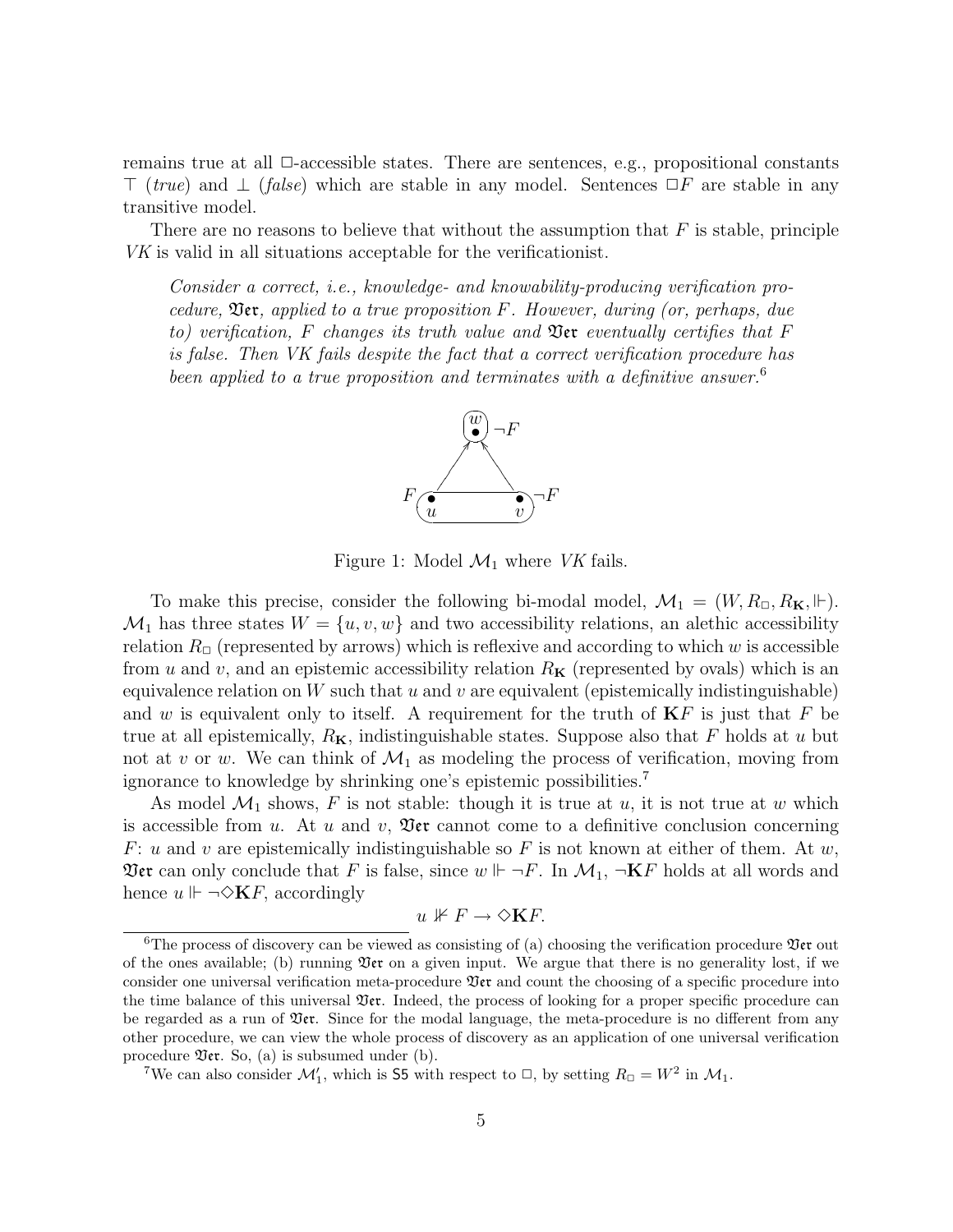The non-stability of  $F$  prevents  $F$  from being knowable in the sense of  $VK$ , despite the assumption that the agent possesses a correct verification procedure in all of the states. This suggests that VK does not properly express the idea that all truths are knowable.

### 2.2 The Knowability Paradox, semantically

The counter-model  $\mathcal{M}_1$  for VK leads us to consider what the natural frame conditions for VK are. We find that the answer to this question yields a semantic proof that verificationist knowability, VK, is equivalent to the omniscience principle, OMN .

To keep our analysis concise, we consider models in which states can be specified: for each state u there is a *specifying proposition*  $F_u$  such that

$$
u \Vdash F_u
$$
 and for all  $v \neq u, v \nvDash F_u$ .

We call such models *specifiable states models* or *specifiable models*, for short. In a sense, in epistemology, specifiable models are the natural ones since it is natural to expect an epistemic state to have some combination of features that makes it different from all other states, i.e., specifies this state. For example, in model  $\mathcal{M}_1$  from Figure 1, the following formulas can be regarded as specifying propositions:

 $F_u = F$  (*u* is the state at which F holds);  $F_v = \neg F \wedge \neg \mathbf{K} \neg F$  (v is the state at which both F and  $\mathbf{K} \neg F$  are false);  $F_w = \neg F \wedge \mathbf{K} \neg F$  (w is the state in which  $\neg F$  holds and is known).

In the theory of models for modal logics, specifying propositions can be represented by special atoms (called *nominals*, cf.  $[4]$ ), but, to reduce bookkeeping, we allow specifying propositions to be regular compound formulas as well. Each model can be made specifiable by adding fresh atomic specifying propositions: the old formulas all retain their truth value. Standard soundness/completeness theorems of modal logic extend to specifiable models automatically.<sup>8</sup>

A state u is called *omniscient* if it forms a singleton with respect to  $R_{\mathbf{K}}$ :

$$
uR_{\mathbf{K}}v \quad \text{yields} \quad u=v.
$$

At an omniscient state, any true proposition is known, hence also knowable. The following theorem shows that at a non-omniscient state, specifying propositions, though true, are not knowable.

**Theorem 2** At a non-omniscient state, no specifying proposition is knowable:  $u \nvDash \Diamond \mathbf{K}F_u$ for all non-onmiscient u's.

<sup>&</sup>lt;sup>8</sup>To make the picture complete, we give an example of a non-specifiable model:  $W = \{a, a'\}, R_{\Box}$  $R_K = W \times W$ , and  $a, a' \Vdash p$  for all atoms p. In this model, the same formulas hold at a and a' so none of these states can be specified in the given bi-modal language. From the epistemic point of view, states  $a$ and  $a'$  are rather the same state, since there is no property which separates these states from each other.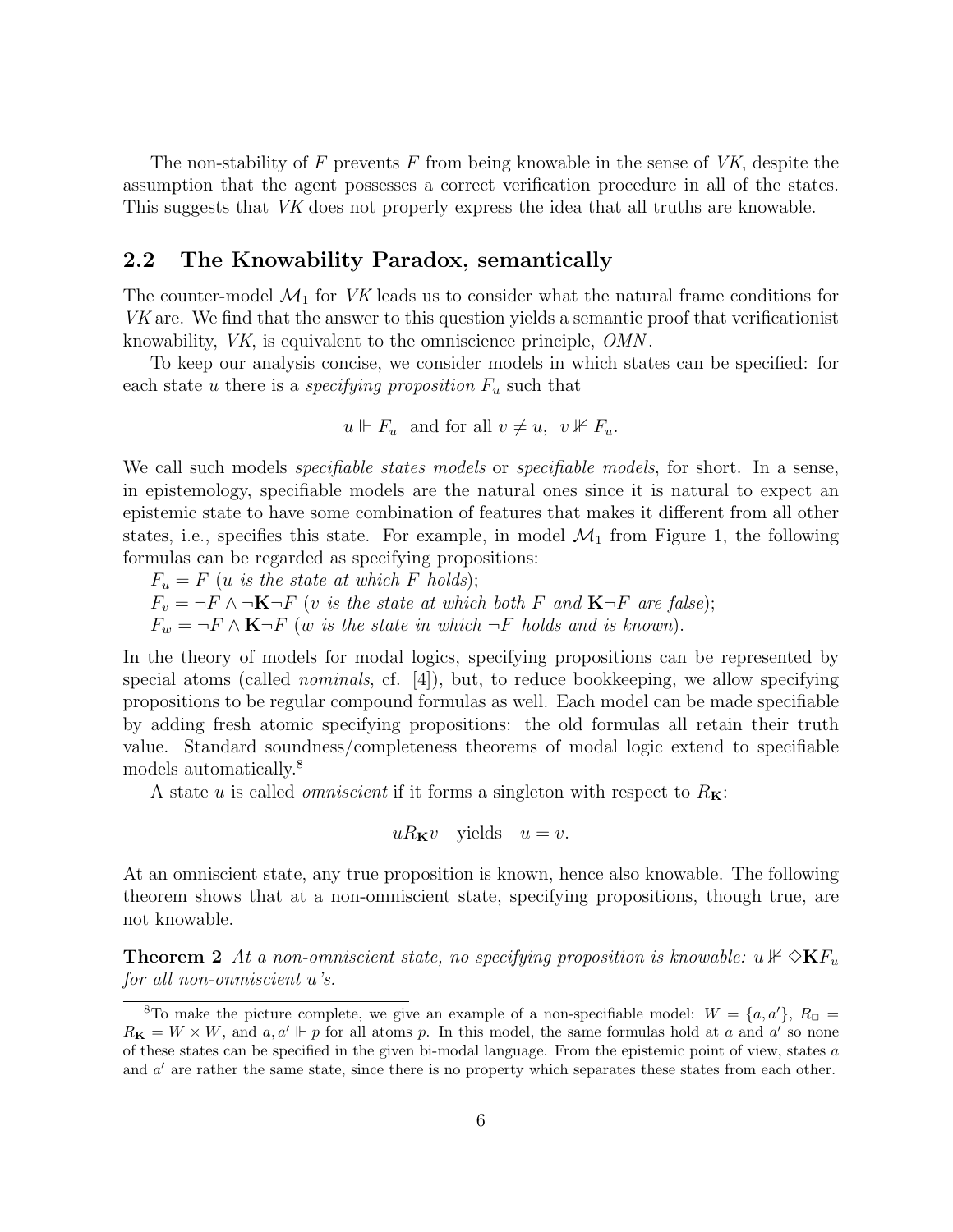**Proof.** Consider an arbitrary non-omniscient state u. There is a state v such that  $uR_Kv$ and  $v \neq u$ . Let  $F_u$  be a nominal for u. Then  $u \not\vdash \Diamond \mathbf{K} F_u$ . Indeed,  $w \not\vdash \mathbf{K} F_u$  for each w: for  $w = u$  - since  $v \nvDash F_u$  and  $uR_Kv$ , for  $w \neq u$  - since  $w \nvDash F_u$ .

A model is omniscient if each of its states is omniscient. A model is a model for a principle (schema) P if all instances of P hold in this model.

The following theorem describes specifiable models in which the verificationist knowability principle *VK* holds: they are exactly the omniscient models.

**Theorem 3** A specifiable model  $M$  is a model of VK if and only if M is omniscient.

**Proof.** Any omniscient model is a model of VK: for an omniscient model,  $u \Vdash F$  yields  $u \Vdash \mathbf{K}F$ . Due to reflexivity of  $\Box$ ,  $u \Vdash \mathbf{K}F \to \Diamond \mathbf{K}F$ , hence  $u \Vdash \Diamond \mathbf{K}F$ .

Consider a specifiable model  $\mathcal M$  with a non-omniscient state  $u$ . The following instance of VK:

$$
F_u \to \Diamond K F_u
$$

fails at u. Indeed,  $u \Vdash F_u$ , by the definition of  $F_u$ , and  $u \nvDash \Diamond \mathbf{K} F_u$  by Theorem 2.  $\Box$ 

Theorem 3 may be regarded as a semantical version of the Church-Fitch theorem. Note that Moore sentences play no role in this proof which shows that the knowability paradox is not intrinsically related to the Church-Fitch proof, and in particular the instance of VK that is its premise, but rather to the structure of the verificationist knowability principle VK itself.

We see that assuming the principle of verificationist knowability, VK, trivializes the epistemic picture: all states are epistemically distinguishable and everything which is true is known. Our analysis confirms that the Church-Fitch construction is indeed valid: VK really is equivalent to *OMN*, and that, strictly speaking, there is no 'paradox' just an unexpected result. Since assuming  $VK$  is equivalent to assuming  $OMN$ , if the latter is not acceptable, the former should also be rejected.

Accordingly the analysis affords us a deeper understanding of the verificationist conception of knowledge, and not just knowability. We see that VK-endorsing verificationism really has no room for ignorance, and more to the point, no room for the idea of investigation or verification as a process that reduces one's ignorance. VK embodies a picture of knowledge where the knower moves from one state of knowledge, in which they know all there is to know, to another (presumably larger) state of knowledge in which they know all there is to know.<sup>9</sup> Such a picture of knowledge seems not to make sense of any kind of inquiry; it cannot model a scenario where one asks whether  $F$  is true or not, engages

<sup>9</sup>The intuitionist's ideal mathematician constructing the mathematical universe would be a paradigm example of such a knower; indeed such a picture expresses a very hardcore constructivism - the constructed truths are all the truths there are. On such a view it is a truism that one knows all truths, and supposing there is an unknown truth contradicts this notion of truth, of which Theorem 1 is just a straightforward justification.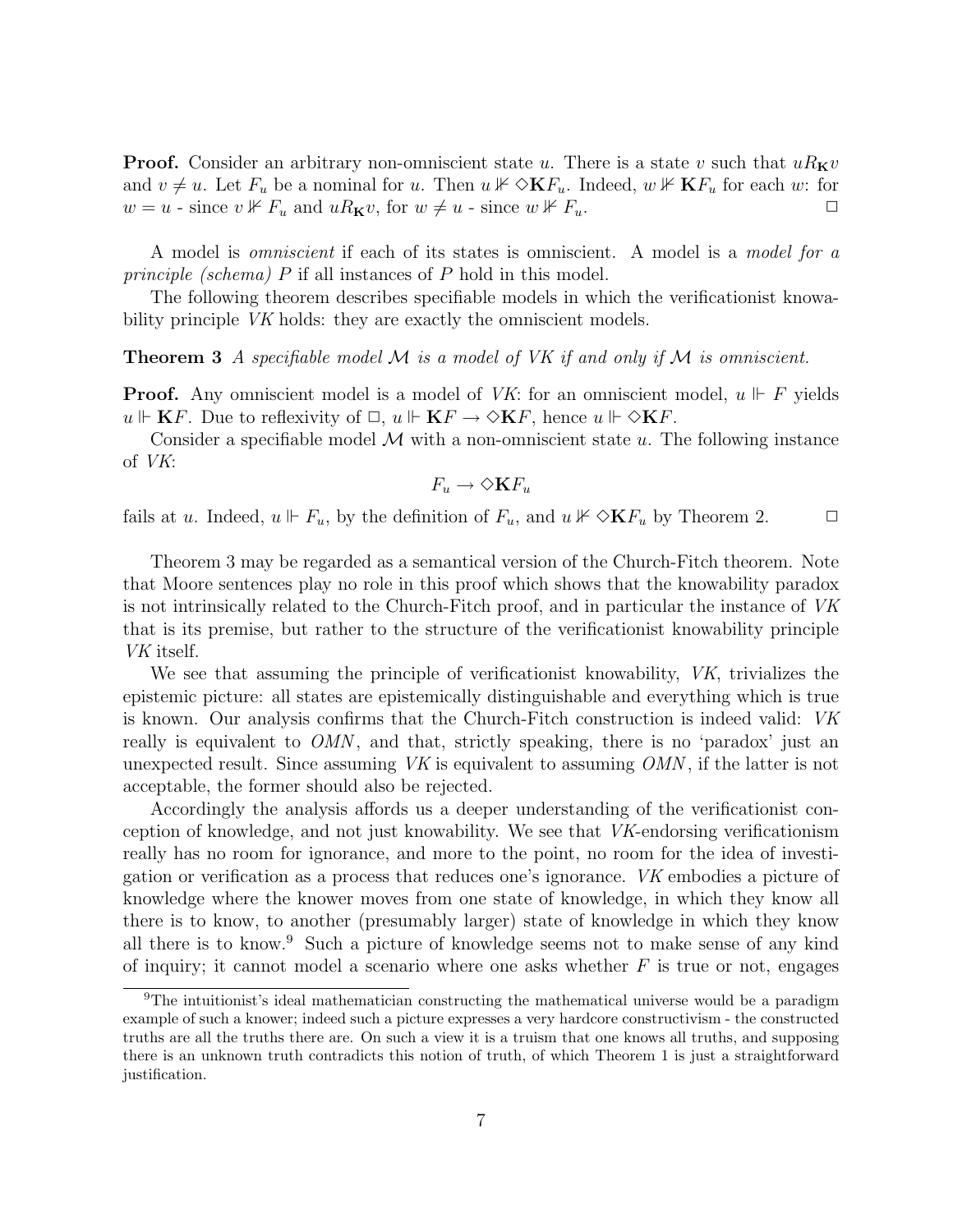in research, and with evidence settles the question. Our analysis suggests that VK is not consistent with even this most schematic description of scientific inquiry.

## 3 Diagnosis

So, what has gone wrong? From the Church-Fitch proof, it appears that *Moore* is, if not the main culprit of the "mystery of the disappearing diamond" [31], then at least a willing accomplice; that it is integral to the "modal collapse" which [34, 35] argues is the heart of the paradox. We showed in Section 2.2 that this is not so, and that the problem stems from VK itself.

Though not guilty of generating the paradox, the presence of *Moore* is instructive, indeed an unknowable sentence, like Moore, for knowability principles is like a crash test for vehicles: it is not a test under normal conditions, but a test of its behavior during a disaster. It takes quite a different set of specifications and tests to check whether a vehicle also does its normal job. The semantical analysis of 2.1 and 2.2 was the test under normal conditions, and we saw that the result of the knowability paradox bears no intrinsic connection to Moore.

Let us, then, examine the results of the crash test to see how exactly *Moore* reveals the structural weakness in VK. In the Church-Fitch proof, VK has been applied to the Moore sentence which **cannot be known**. Indeed,  $\mathbf{K}(Moore)$  is inconsistent in any logic of knowledge<sup>10</sup>:  $\mathbf{K}(Moore)$  yields both  $\mathbf{K}p$  and  $\neg \mathbf{K}p,$ <sup>11</sup> so  $\neg \mathbf{K}(Moore)$ .

This observation allows us to see where the collapse occurs. We have seen (Theorem 1, line 4) that  $\mathbf{K}(Moore) \to \bot$ . Since  $\bot$  implies anything,

$$
\mathbf{K}(Moore) \leftrightarrow \bot.
$$

This is the moment when "the diamond disappears." In any normal modal logic, "the diamond disappears" from the constant *false*:

 $\perp \leftrightarrow \Diamond \perp$ .

and this is exactly what happens here:

$$
\mathbf{K}(Moore) \leftrightarrow \Diamond \mathbf{K}(Moore)
$$

as well. Therefore, VK(Moore) of the form

$$
Moore \rightarrow \diamond K(Moore)
$$

<sup>11</sup>See Theorem 1.

 $10$ In this respect our analysis agrees with [49, 51], see Section 7.2 below. See also [59] for a similar argument.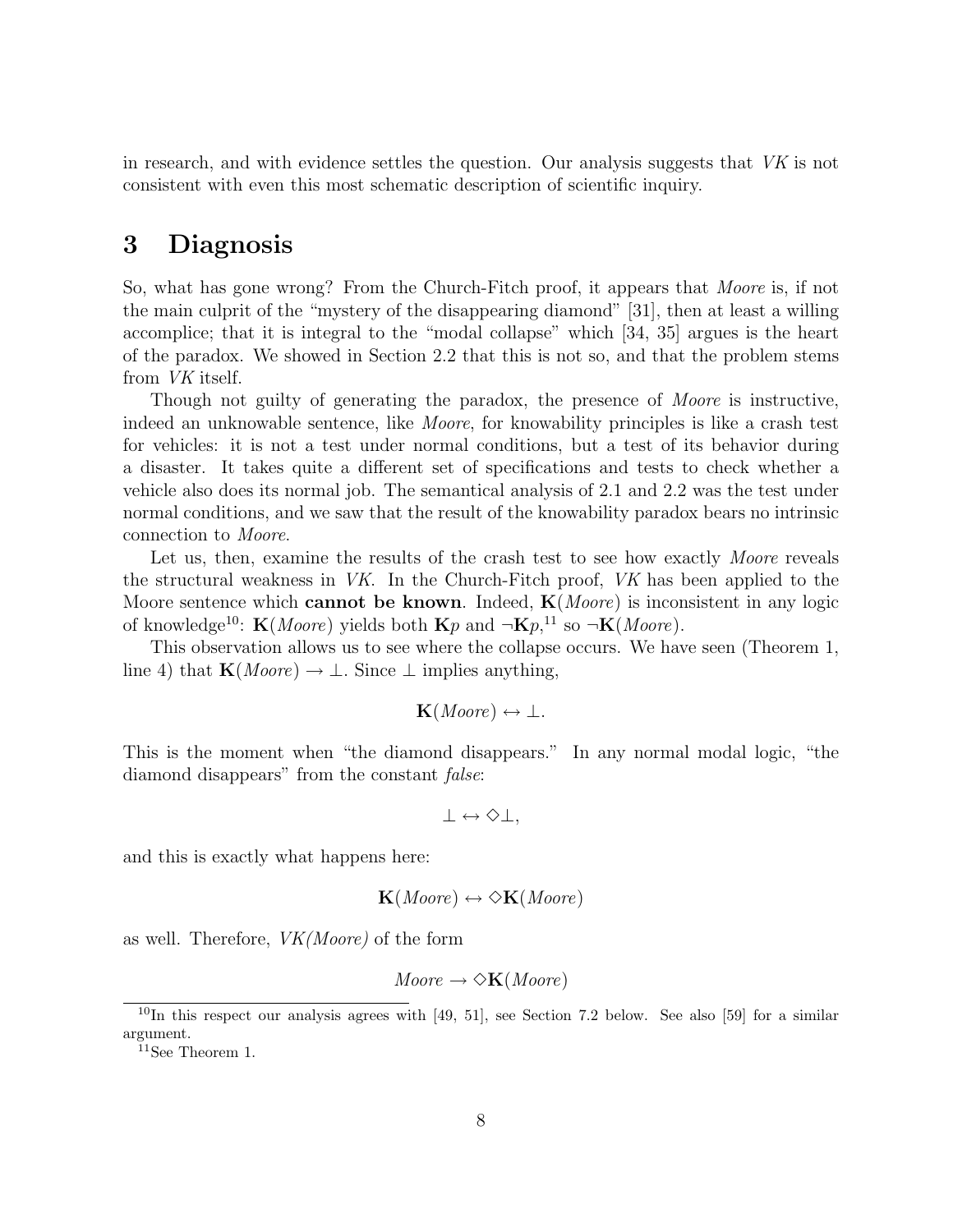is logically equivalent to

 $Moore \rightarrow K(Moore),$ 

which is equivalent to

$$
Moore \rightarrow \bot,
$$

i.e.,  $\neg Moore$ .

It is mentioned frequently that Church-Fitch results hold not just for  $\bf{K}$  but for any factive and conjunction-distributive operator (as Fitch himself makes clear), e.g., [20, 34, 35, 49, 60. The "modal collapse" on  $\perp$  is a well-known phenomenon and hence this explanation holds for any other factive and distributive operator, O, applied to its un-Oable and un-O-ed Moore sentence  $p \wedge \neg \mathbf{O} p$ .

## 4 Stable Knowability

Our semantic analysis showed that the non-stability of  $F$  invalidates the principle of verificationist knowability. Without the stability assumption stated explicitly, the verificationist knowability principle VK does not represent verificationist approaches fairly. In this section, we show that with the stability assumption made explicit, no paradox results.

Clearly, not all truths are stable, so to distinguish between the knowability of stable and non-stable truths, we need to explicitly incorporate stability into a knowability principle. Since the possibility of knowing stable versus non-stable truths captures some of the distinction between the possibility of knowing necessary versus contingent truths, this would go some way to distinguishing between, e.g., mathematical and empirical knowability.

How might one represent the knowability of stable truths? Consider the principle all stable truths are knowable, e.g., if F is a stable truth  $(F \to \Box F \text{ and } F)$ , then F is knowable  $(\Diamond K F)$ :

$$
[(F \to \Box F) \land F] \to \Diamond K F. \tag{1}
$$

Since for reflexive modality  $\Box$ , the formula  $(F \to \Box F) \wedge F$  is logically equivalent to  $\Box F$ , the principle (1) can be equivalently presented as  $\Box F \rightarrow \Diamond K F$ . These considerations prompt the following definition of the principle of stable knowability

$$
\Box F \to \Diamond \mathbf{K} F. \tag{SK}
$$

Let  $SK(F)$ ,  $VK(F)$ , etc., denote principles SK, VK, etc., for a given proposition F. Note that one could envision a seemingly stronger version of stable knowability, e.g., the principle  $SK'$ :

$$
\Box F \to \Diamond \mathbf{K} \Box F.
$$

However, SK' as a schema has the same strength as SK. Indeed,  $SK(\Box F) = \Box \Box F \rightarrow$  $\Diamond K \Box F$  which is logically equivalent to  $SK'(F).^{12}$ 

<sup>&</sup>lt;sup>12</sup>for transitive  $\square$ 's.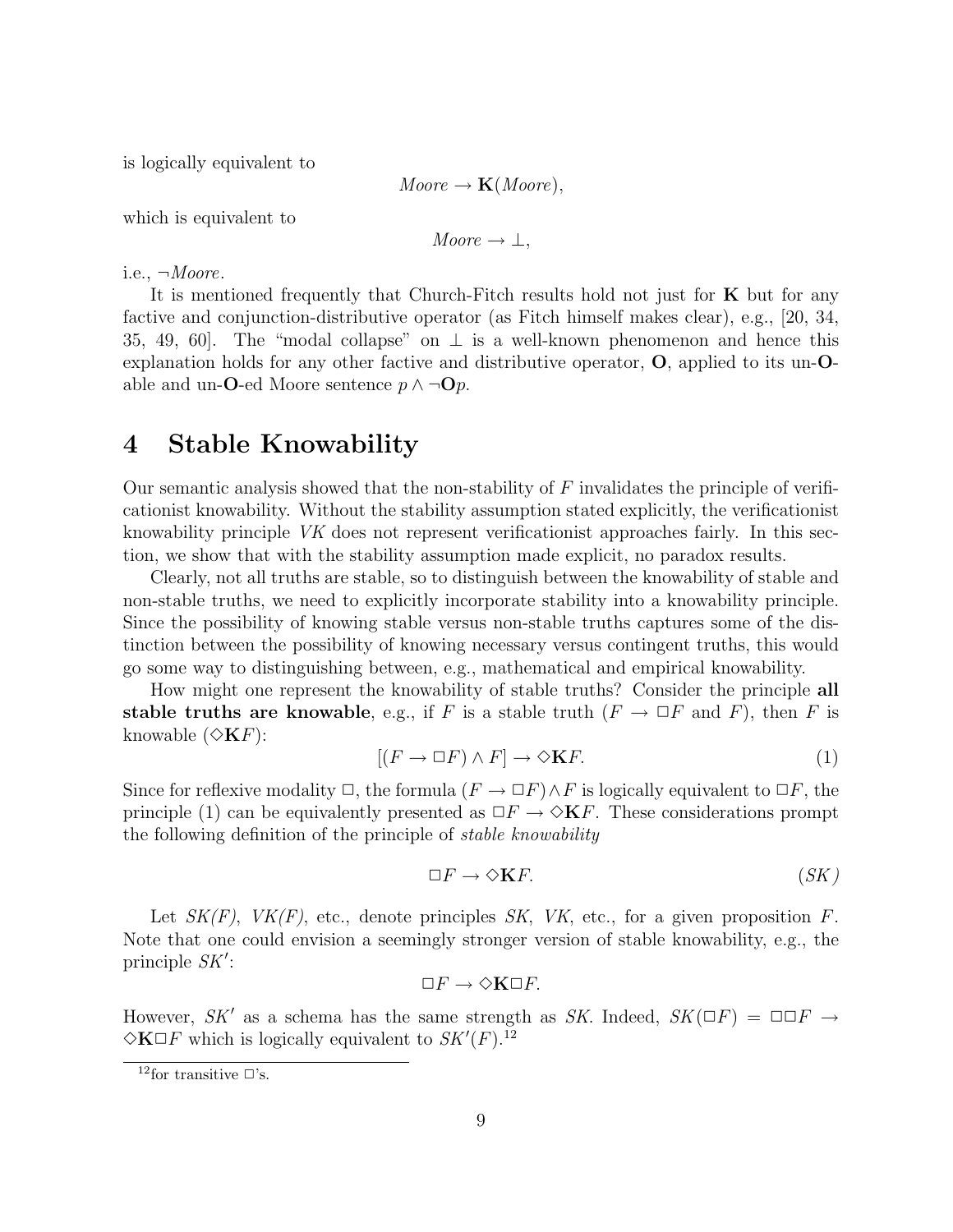We can also consider the *principle of eventual stable knowability*, *ESK*,

$$
\Diamond \Box F \to \Diamond \mathbf{K} F.
$$

Informally ESK expresses that the knowability of F can be concluded from the assumption that there is a state after which F holds everywhere. It can be shown that  $\square(SK)$  implies ESK which implies SK. Hence principle ESK is equivalent to SK as well.<sup>13</sup>

A stronger principle of *monotonic knowability, MK*, appears as the result of the Gödel translation of intuitionisitic knowability into the classical bi-modal language, cf. Section 5:

$$
\Box F \to \Diamond \Box \mathbf{K} F.
$$

The justification of MK requires some additional assumptions concerning the relation between the alethic modality  $\Box$  and the epistemic modality **K** and this restricts the domain of situations in which such knowability holds. We postpone the discussion of MK and corresponding assumptions to Section 5 and concentrate on analyzing the basic and well-justified stable knowability principle SK.

The semantical analysis in Section 2.2 sheds some light on how stable knowability SK escapes the knowability paradox: it allows non-omniscient (and meaningful) specifiable models and hence does not yield the omniscience principle OMN. Due to Theorem 3, to make this point it suffices to provide a non-omniscient frame in which SK holds in all models.

**Theorem 4** Any model with the frame in Figure  $2^{14}$  is an SK-model:



Figure 2: Non-omniscient frame for SK.

**Proof.** Indeed, if  $\Box X$  holds at some state, then  $w \Vdash X$  as well, hence  $w \Vdash K X$ . Since w is  $\Box$ -accessible from each state,  $\Diamond$ **K**X holds at each state.<sup>15</sup>

We can now show that stable knowability does not suffer from the knowability paradox, in particular, SK does not yield omniscience.

 $13 ESK$  might be considered a rendering of specifically constructive knowability. In a constructive setting, a state after which a proposition holds everywhere can be regarded as a state where the proposition has a proof, in which case  $ESK$  can be read as saying that if it is possible that  $F$  has a proof, then  $F$  is knowable.

<sup>&</sup>lt;sup>14</sup>e.g., model  $\mathcal{M}_1$ .

<sup>&</sup>lt;sup>15</sup>This argument prompts a general characterization of specifiable SK-models: every state has a  $\Box$ accessible omniscient state.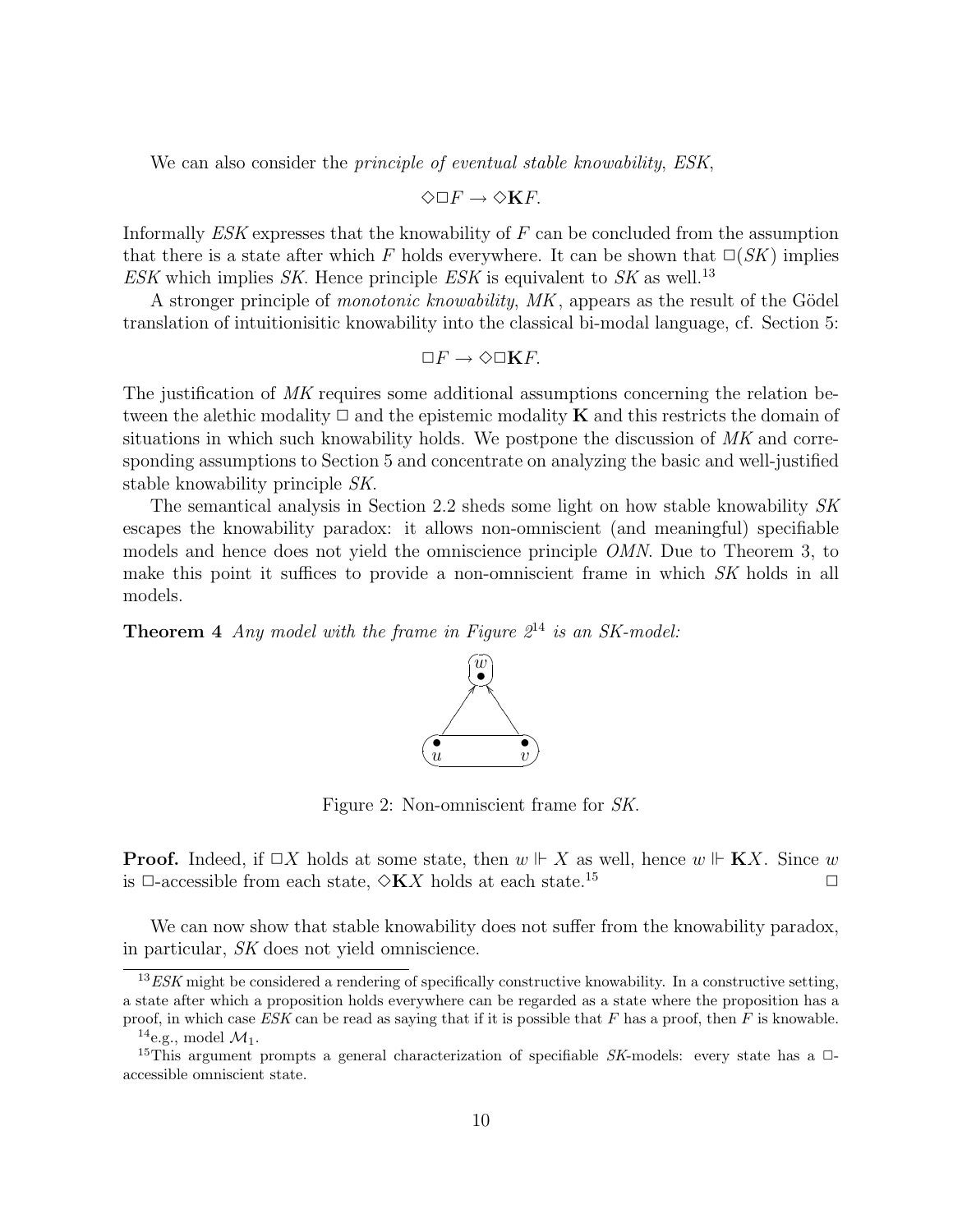Corollary 2 Schema SK does not yield OMN.

**Proof.** By Theorem 4, all instances of SK hold in  $\mathcal{M}_1$ , but  $OMN(F)$  does not. Hence no combination of instances of SK can yield omniscience with respect to  $F$ .

## 5 Intuitionistic vs. Stable Knowability

Given its intuitionistic inspiration, the natural logical perspective to have on  $VK$  is intuitionistic. Indeed one of the first reactions to the knowability paradox, [56], showed that in intuitionistic logic the Church-Fitch construction yielded only  $p \to \neg\neg Kp$ , which, when read from an intuitionistic view point, is not absurd. Indeed some,  $[9, 16, 43]$ ,<sup>16</sup> most notably Dummett, argue that for the verificationist it is superior to VK as a represention of their sense of knowability. Accordingly, let us try to read verificationist knowability VK as an intuitionistic principle.

Even a brief perusal of the literature on intuitionistic modal logic shows there is no widely accepted interpretation of intuitionistic modality, and many logics and families of logics have been constructed (see for instance [25, 63, 64, 65] for some overviews). Some of these systems consider independent intuitionistic 'possibility' modalities  $\diamond$ , and some do not. Kripke semantics shows that intuitionistic logic itself can be regarded as a fragment of the classical modal logic S4 with the modality  $\Box$ , hence introducing a new modality  $\diamondsuit$  adds more modality than seems to be needed to express what the verificationist wants to say (Rasmussen in [43] makes this a central point of his Mapping Objection). For a discussion of intuitionistic modality bearing on the knowability paradox, and verificationism more generally, see  $[58]$ ; see also  $[8, 19, 41]$ . To be precise, by intuitionistic modal logic in this paper we understand standard modal systems with reflexive  $\Box$  and intuitionistic logic. The 'possibility' modality  $\diamond$  is viewed as the dual of  $\Box: \diamond X$  is an abbreviation for  $\neg \Box \neg X$ .

**Theorem 5** With intuitionsitic logic, principles VK and  $p \rightarrow \neg\neg Kp$  are equivalent.

**Proof.** We follow the first six steps of the proof of Theorem 1 and verify that each of them is made according to intuitionsitic logical rules (we repeat these steps here for the reader's convenience):

1.  $\mathbf{K}(Moore) \rightarrow \mathbf{K}p;$ 

2. 
$$
\mathbf{K}(Moore) \rightarrow (p \land \neg \mathbf{K}p) \rightarrow \neg \mathbf{K}p;
$$

3. **K**(*Moore*)  $\rightarrow \bot$ ;

<sup>&</sup>lt;sup>16</sup>Both Dummett and Rasmussen (via Dummett), attribute this view to Bernhard Weiss, who appears not to have published this. Incidentally, Dummett's informal reading of  $IK$  is "the possibility that  $F$  will come to be known always remains open," which fits nicely with the frame conditions characterizing SK. See [39] for objections to IK on the grounds that it yields that no truths are undecided (see also [5, 66] for related discussions), and see  $[6, 9, 57]$  for responses on behalf of the intuitionistically inclined. As with VK it is not our purpose to defend IK, but to find its proper relation to other knowability principles.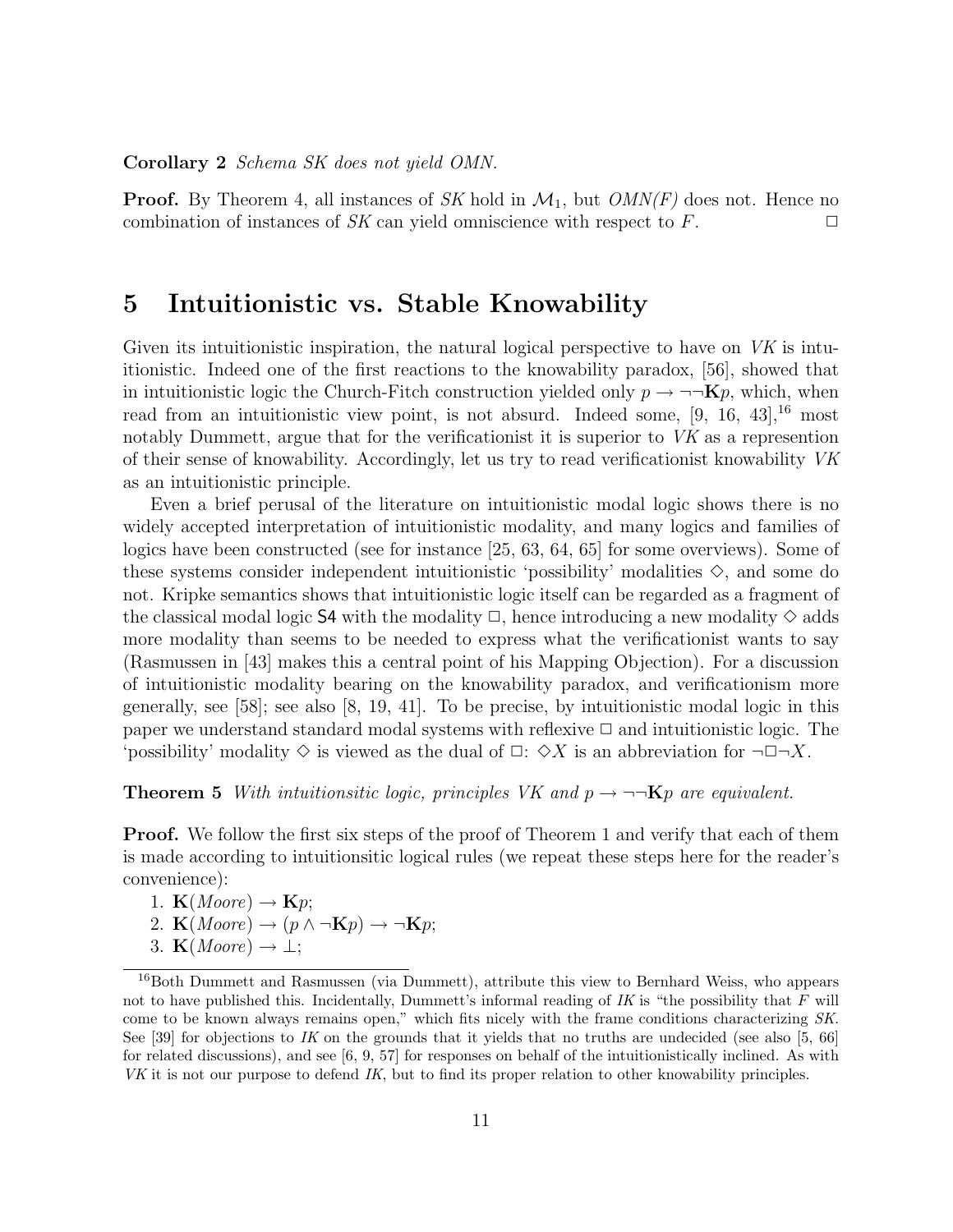4.  $\Diamond$ **K**(*Moore*)  $\rightarrow \Diamond \bot \rightarrow \bot$ ; 5.  $\neg \Diamond K(Moore);$  $6. \neg Moore.$ Since intuitionsitically  $\neg(X \wedge Y)$  yields  $X \rightarrow \neg Y$ , we conclude 7.  $p \rightarrow \neg\neg Kp$ . Here is the proof of the other direction. 1.  $p \rightarrow \neg\neg Kp$ ; 2.  $\Box\neg{\bf K}p \rightarrow \neg{\bf K}p$  - by reflexivity of  $\Box$ ; 3.  $\neg\neg {\bf K}p \rightarrow \neg \Box \neg {\bf K}p$  - since  $X \rightarrow Y$  yields  $\neg Y \rightarrow \neg X;$ 4.  $p \rightarrow \neg \Box \neg \mathbf{K} p$  - from 1 and 3, by syllogism; 5.  $p \rightarrow \Diamond \mathbf{K} p$  - since here  $\Diamond$  is  $\neg \Box \neg$ .

The aforementioned arguments and endorsements justify the following definition. By intuitionistic knowability we mean the following principle:

$$
F \to \neg\neg \mathbf{K} F. \tag{IK}
$$

In the 1930s Gödel found a faithful embedding of intuitionsitic logic into modal logic with the S4-style modality: one translates intuitionistic formulas by means of the rule  $box$ every sub-formula [26].<sup>17</sup> By  $q(F)$  we denote the Gödel translation of formula F. The Gödel translation provides a complete characterization of intuitionistic validity: a formula F is intuitionistically valid if and only if its translation  $g(F)$  is valid in S4.

Gödel's motivation resulted from the provability reading of the  $\Box$  modality, hence boxing a formula G forces a constructive reading of it as G is provable rather than classically as G is true. The Kripke semantics for intuitionistic and modal logics revealed that on the semantic level, the Gödel translation specifies intuitionistic logic as a fragment of the classical modal logic S4 satisfying the stability condition: *what is true remains true* (see Section 5.1 for more discussion on stability and constructive semantics).

Via the Gödel embedding we see that stability is a faithful modal reincarnation of provability. Indeed, once a proof of  $F$  becomes available at a state  $u$ , in all further states F holds true. Conversely, if there is no proof of F at  $u$ , then a state at which F fails is consistent with u and hence, in principle, possible at u. Stability is provability expressed in a modal language.<sup>18</sup>

Note that the Gödel translation of  $IK(p)$  is

$$
g(IK(p)) = \Box(\Box p \to \Box \neg \Box \neg \Box \mathbf{K} \Box p) = \Box(\Box p \to \Box \Diamond \Box \mathbf{K} \Box p).
$$

As a schema,  $q(K)$  is equivalent to the following principle of *monotonic knowability*:

$$
\Box F \to \Diamond \Box \mathbf{K} F. \tag{MK}
$$

<sup>&</sup>lt;sup>17</sup>Gödel in [26] offered two translations, each of which is essentially equivalent in S4 to the rule box every sub-formula.

 $18$ In the Logic of Proofs which combines the relational and provability readings of intuitionistic logic, this argument is captured by the Realization Theorem and the notion of fully explanatory models ([1, 22]).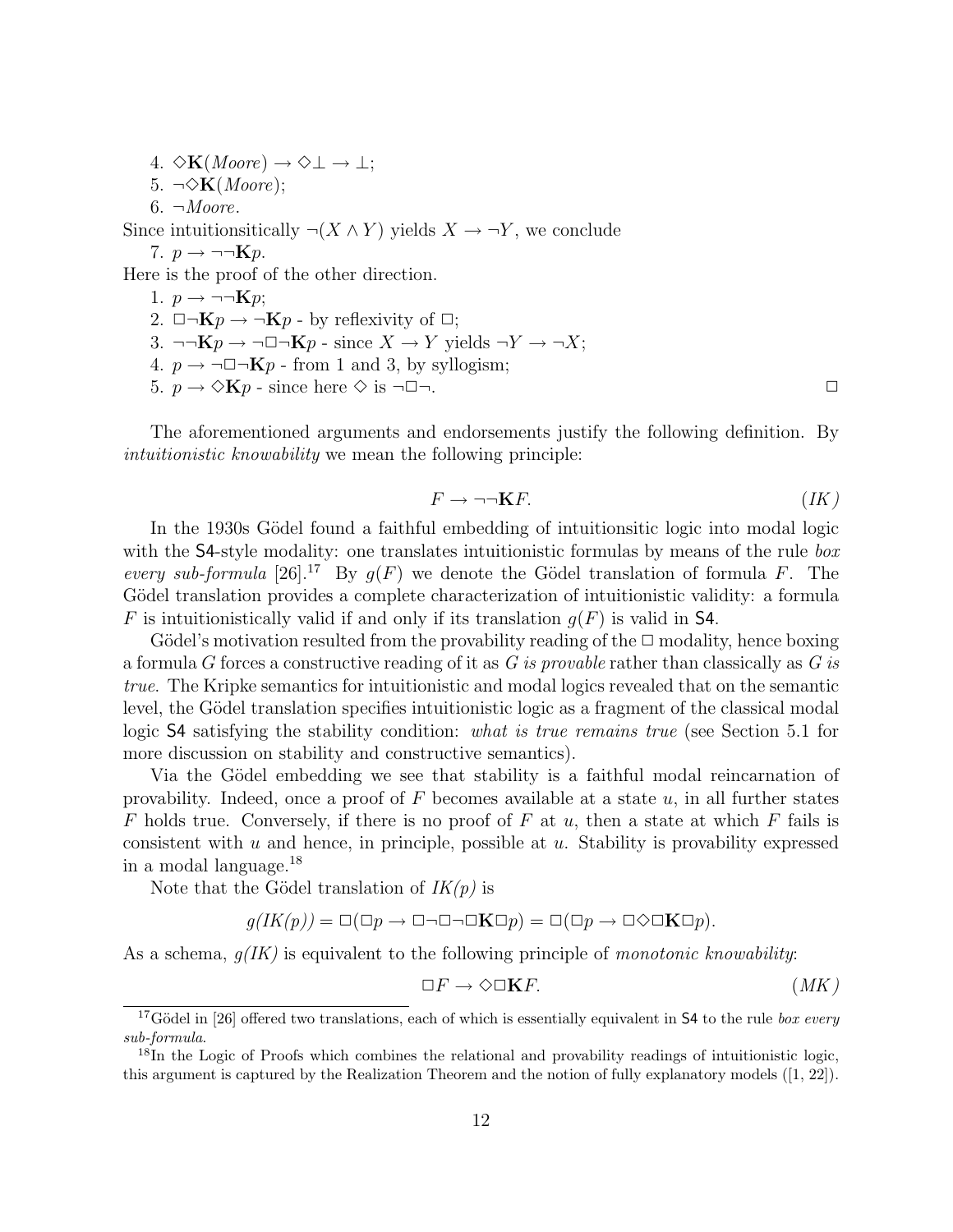**Theorem 6** Principles  $q(IK)$  and MK are equivalent.

**Proof.** It is an easy exercise in modal logic to show that for a reflexive  $\Box$ ,

$$
g(IK)(F) \to MK(F)
$$

which yields that as a schema,  $g(IK)$  implies MK.

To show the converse, assume MK and consider  $MK(\Box F) = \Box \Box F \rightarrow \Diamond \Box \mathbf{K} \Box F$ .

Then

1.  $\Box F \rightarrow \Diamond \Box \mathbf{K} \Box F$  - by transitivity;

2.  $\square(\square F \rightarrow \lozenge\square \mathbf{K} \square F)$  - by necessitation;

3.  $\Box\Box F \rightarrow \Box \Diamond \Box \mathbf{K} \Box F$  - by distribution;

4.  $\Box F \rightarrow \Box \Diamond \Box \mathbf{K} \Box F$  - by transitivity;

5.  $\square(\square F \rightarrow \square \lozenge \square \mathbf{K} \square F)$  which is nothing but  $g(IK)(F)$  - by necessitation.  $\square$ 

We will now show that  $MK$  is stronger than  $SK$  and reveal the additional assumptions which, given SK, should be made to justify MK.

Theorem 7 Principle MK is strictly stronger than SK.

**Proof.** It is easy to see that MK logically implies SK for a reflexive  $\Box$ .

Let us show in a model that SK as a schema does not yield MK. Consider model  $\mathcal{M}_2$ in Figure 3.



Figure 3: Model  $\mathcal{M}_2$  where MK fails.

It is immediate that any instance of SK holds in  $\mathcal{M}_2$ . Indeed, if  $\Box X$  holds at some node, then  $w \Vdash X$ , hence  $w \Vdash$  **K**X and  $\Diamond$ **K**X holds at each node.

Let us show that MK fails at u. Indeed,  $u \Vdash \Box F$ . On the other hand,  $u \nvDash \mathbf{K}F$ , hence  $\Box$ KF fails at both u and w. Therefore,  $\Diamond \Box$ KF fails at both u and w since these nodes are only  $\Box$ -accessible from each other. Hence  $\Box F \rightarrow \Diamond \Box \mathbf{K} F$  fails at u.  $\Box$ 

Apparently, schema  $q(K)$  (i.e., MK) incorporates, along with stability, some other specifically intuitionistic assumptions concerning  $\Box$  and **K**. Stable knowability SK states that given a stable truth  $F$ , there is a possible state (moment of the discovery process) in which the verification procedure confirms F. Intuitionistic knowability  $g(IK)/MK$  seemingly states the same: there is a possible state in which the verification procedure confirms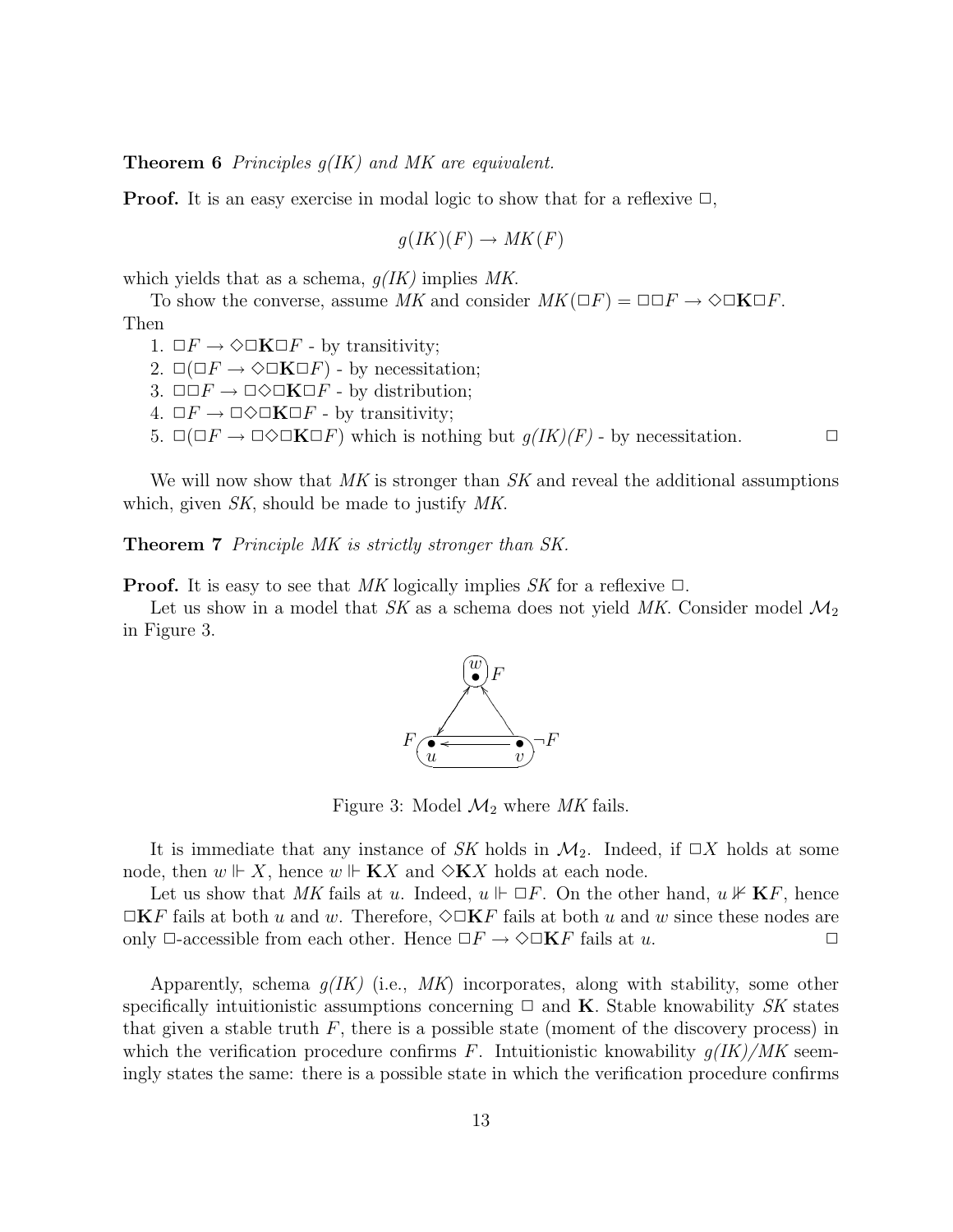F. However, since in the intuitionistic universe, once  $KF$  becomes true, it stays true, i.e.,  $\Box$ KF holds. In this respect, model  $\mathcal{M}_2$  is not an intuitionistic universe: KF holds at w, but does not stay true there, i.e.,  $w \not\vdash \Box \mathbf{K} F$ .

In terms of verification,  $g(IK)/MK$  states that there is a possible world at which the verification procedure confirms  $F$ , i.e.,  $F$  becomes known,  $KF$ , and **hence stays known**,  $\Box$ KF. This additional assumption appears because of the limited expressive power of the intuitionistic language and semantics, where this assumption is implicit in the semantics of  $\mathbb{F}$ . The classical modal language is more flexible and is able to express both SK and IK (via the Gödel translation).

Analogous to the Gödel embedding, the explicit assumption of stability has the effect of making explicit some of the constructive meaning of VK in the classical language via SK. In [43] Rasmussen calls VK "an amphibious hybrid between the points of view of realism and of anti-realism" (in logical terms, between classical and intuitionistic logic); we see just how apt a description this is.

What we observe here is the remarkably robust character of stable knowability and its ability to represent the constructive intent of verificationist knowability and its compatibility with intuitionsitic knowability.

### 5.1 Stability vs. constructive semantics

Now we want to address the issue of whether our analysis of the role of the stability requirement gives us a deeper understanding of the verificationist conception of knowability.

The history of studies of constructive, e.g., intuitionistic, logic has two distinguished traditions. First, there is the constructive 'witness' semantics, which originated in Brouwer's works and manifested itself in the Brouwer-Heyting-Kolmogorov semantics in which witnesses are viewed as proofs. Within this tradition, F is true is understood as

there is a proof of 
$$
F
$$
,

i.e., via the informal existential quantifier over proofs.

The second tradition can be traced back to intuitionistic Kripke semantics, according to which  $F$  is true means

#### F holds in all possible situations,

i.e., via the informal universal quantifier over possible worlds. Intuitionisitic truth in this second 'universal' setting is **stable**: if F is true at u, F stays true at all other worlds accessible from u.

Reconciling these two traditions in a comprehensive formal model has been a longtime challenge in the area of constructive semantics. The first steps were made by Gödel's embedding discussed above. Later Gödel sketched a way to assign proof-like objects to each occurrence of modality in  $\mathsf{S4}$  [27]; this project of Gödel's was completed in the Logic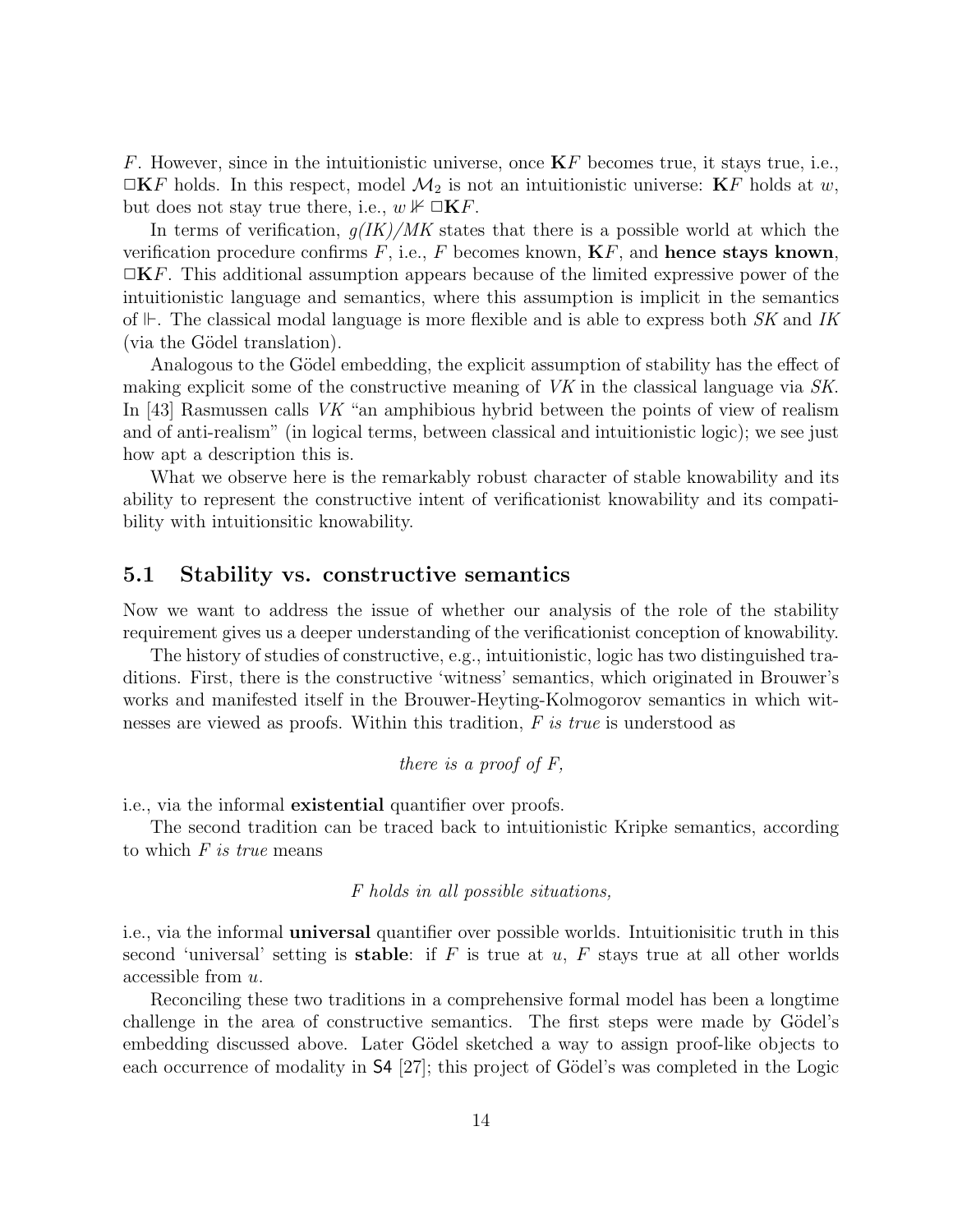of Proofs [1] which connected the 'existential' and 'universal' intuitionistic semantics: a formula F is true in the monotone 'universal' semantics if and only if F is true in the 'existential' semantics of proofs.

Our study suggests that similar developments can occur in the study of verificationist knowability. The standard verificationist justification of VK is based on the 'existential' witness semantics of constructive truth. What we offer in our analysis is a Kripke-style 'universal' semantics of knowability with the core stability condition leading to SK and rely on the intrinsic connection of stability and provability which informally connects it to the 'existential' semantics.

We wish to think that the principle of stable knowability SK provides a plausible modal resolution of the Church-Fitch paradox: SK is the correct modal expression of the verificationist view of knowability. In this respect, the problem of finding a bi-modal principle to adequately express verificationist knowability finds a reasonable solution in SK. The natural next step would be to capture the 'existential' witness side of knowability and we hope that SK could play a role there too.

Despite the seemingly different character of our approach to the traditional verificationist justification of the knowability principle, the aforemantioned history of reconciling the two semantic traditions for intuitionsitic logic gives us a certain hope that a similar reconciliation over stable knowability principles SK is possible as well. We hope that this will become the subject of future studies.<sup>19</sup>

## 6 A Bigger Picture of Knowability

Generally speaking, knowability can be thought of as a generalization of decidability.<sup>20</sup> To say  $F$  is knowable' is to say that one knows of a procedure which, if carried out in an appropriate situation, would yield a decision on the truth of  $F$ . So the knowability of  $F$ amounts to the possibility of knowing F or the possibility of knowing  $\neg F$ . Accordingly, the proper formalisation of the claim that  $F$  is knowable is the principle of *total knowability*:

$$
\diamondsuit \mathbf{K} F \vee \diamondsuit \mathbf{K} \neg F. \tag{TK}
$$

The principle of total knowability asserts that, for any proposition, there is a verification procedure, runs of which are represented by the alethic modality  $\diamond$ , which yields a definitive answer as to whether F or  $\neg F$ . From this point of view, TK is a meaningful principle of possible knowledge. We show that  $TK$  is strictly stronger than stable knowability, but  $TK$ also escapes the Church-Fitch paradox.

<sup>&</sup>lt;sup>19</sup>One may try some other format of representing this notion of knowability. Such a possibility is investigated by Dean and Kurokawa, [11], who consider the principle 'if  $F$  is true, then there exists a proof of F' instead of VK and use the framework of the Quantifed Logic of Proofs (see  $[1, 2]$  and  $[23]$ ).

<sup>&</sup>lt;sup>20</sup>A classic statement "a closed formula A is *(formally) decidable*, if A is either provable or refutable, i.e. if either  $\vdash A$  or  $\vdash \neg A"$  [32].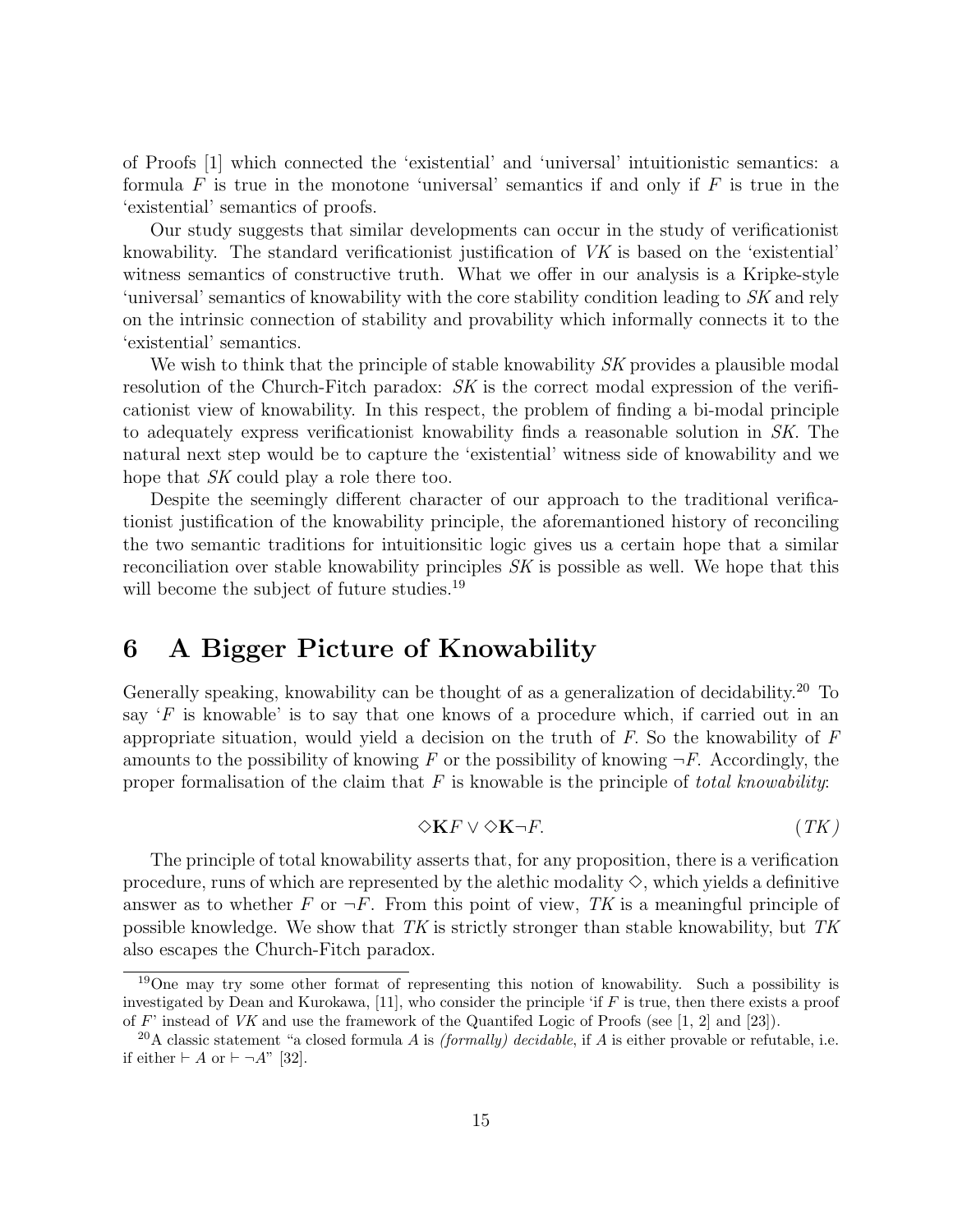How should we understand TK? TK represents a conception of knowability distinct from the verificationist's favoured version. Hence, unlike Melia [37], we do not argue that TK should be viewed as a re-interpretation of VK, which preserves the verificationist's constructive motivations but does not succumb to the knowability paradox. We will show that the latter point is indeed correct, but the former should be resisted.

It has been argued, [45, 46, 60, 68], that TK is in fact not compatible with the verificationist's motivations. Williamson and Rückert point out that  $TK$  is consistent with there being truths which are unknowable (we prove this in Theorem 8), which means they are inconsistent with the verificationist's manifestation requirement; the requirement that the understanding of a proposition be manifested in an (in principle) ability to verify it if true. Indeed, according to Dummett, denying  $TK$  is a necessary condition for even stating the verificationist's position<sup>21</sup> vis a vis the realist. The tension between verificationism  $(VK)$ and TK is further brought out by Wright and Salerno; according to them it is evident that we do not know ourselves to posses the means for deciding every proposition. Hence the verificationist is committed to the possibility that TK is false alongside also holding that  $VK$  is true. Accordingly the verificationist cannot accept  $TK$  as a better expression of the intent behind VK. 22

We have no reason to disagree with any of this: TK represents a broadly constructive position that applies to all types of propositions, and which is distinct from VK. We prove formally that TK does not succumb to the knowability paradox.

What is the relation between TK and VK?

#### Theorem 8 Principle TK does not yield VK.

**Proof.** Consider again model  $\mathcal{M}_1$ . First, we note that since w forms a singleton with respect to  $R_K$ , for each formula X, either  $w \Vdash K X$  or  $w \Vdash K \neg X$ . Since w is accessible from each node,  $\Diamond$ **K**X  $\lor$   $\Diamond$ **K** $\neg$ X holds at each node. Therefore all instances of TK hold in  $\mathcal{M}_1$ . However,  $\mathcal{M}_1 \not\Vdash V\mathcal{K}$ . Indeed,  $u \Vdash F$  but obviously, **K**F does not hold at any node, hence  $u \not\Vdash \Diamond K F$ , and so

 $u \not\Vdash VK.$ 

On the other hand the converse does hold.

Theorem 9 Principle VK yields TK.<sup>23</sup>

#### Proof.

1.  $F \to \Diamond K F$  - an instance of *VK*;

<sup>23</sup>Substantially the same proof can be found in [68].

 $\Box$ 

 $21[46]$  makes this point.

 $^{22}$ In fact VK implies TK, given excluded middle, (see Theorem 9), hence the possibility that TK is false yields the possibility that verificationism, VK, is false. The resolution of this problem, according to the verificationist, is to reject excluded middle, see [46] for a more careful statement of this line of thought.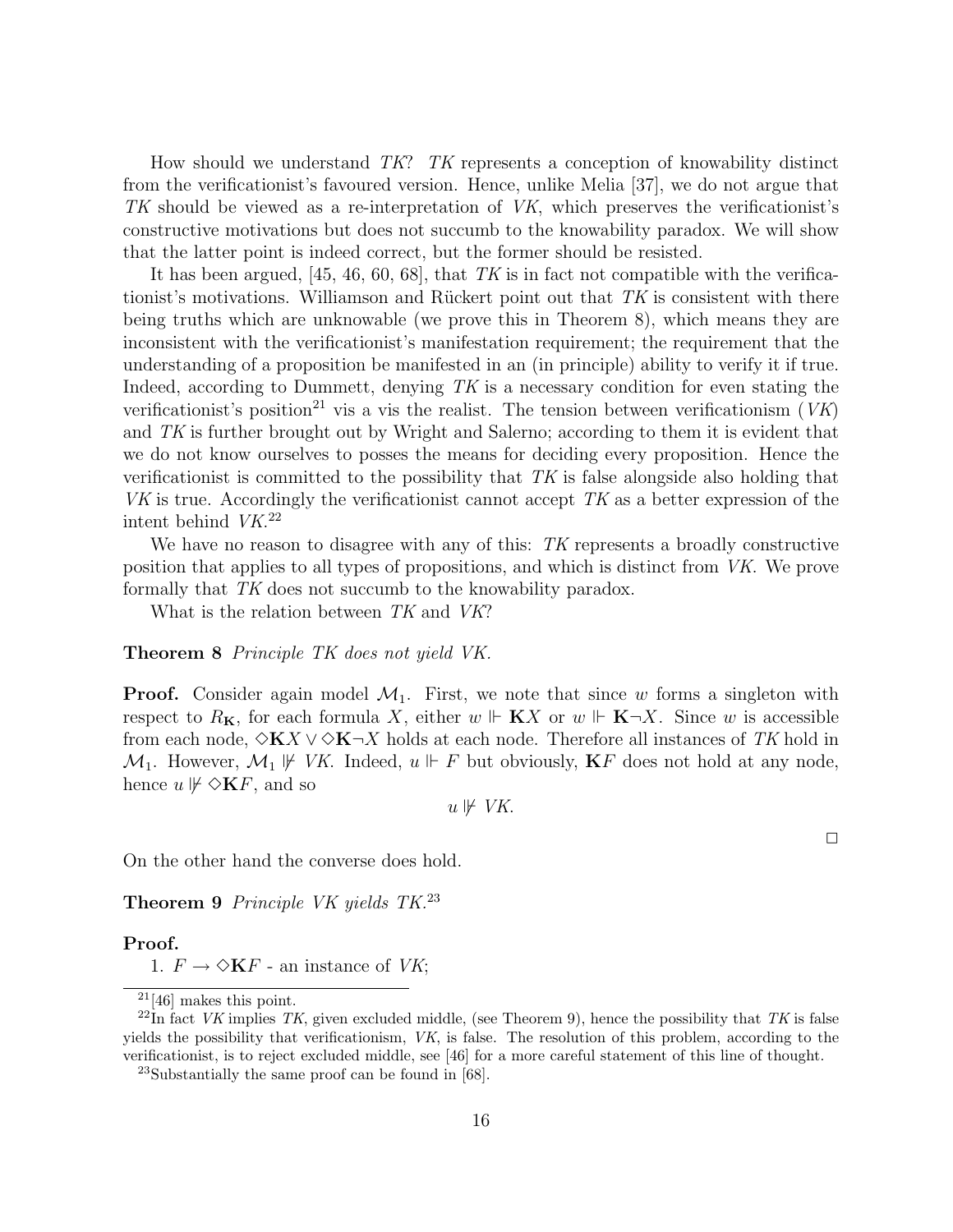- 2.  $\neg F \rightarrow \Diamond K \neg F$  an instance of *VK*;
- 3.  $F ∨ \neg F$  excluded middle;
- 4.  $\Diamond$ **K**F ∨  $\Diamond$ **K** $\neg$  from 1–3, by propositional reasoning.  $\Box$

What is the relation between knowability and stable knowability?

Theorem 10 Principle TK yields SK.

**Proof.** More specifically, we establish that  $TK(F)$  yields  $SK(F)$ .

- 1.  $\mathbf{K}(\neg F) \rightarrow \neg F$  factivity of knowledge;
- 2.  $F \to \neg \mathbf{K} \neg F$  contrapositive of 1 and double negation principle;
- 3.  $\Box F \to \Box \neg \mathbf{K} \neg F$  from 2, by  $\Box$ -necessitation, distribution;
- 4.  $\Box F \rightarrow \neg \Diamond K \neg F$  from 3, converting  $\Box \neg$  into  $\neg \Diamond;$
- 5. ¬◇K¬ $F \rightarrow \Diamond KF$  conversion of  $X \vee Y$  into  $\neg Y \rightarrow X$  in  $TK(F)$ ;
- 6.  $\Box F \to \Diamond \mathbf{K} F$  from 4, 5, by propositional reasoning. The latter is  $SK(F)$ .

The converse however does not hold.

Theorem 11 Principle SK does not yield TK.

**Proof.** Consider model  $\mathcal{M}_3$  in Figure 4.

$$
F\left(\underbrace{ \bullet \longleftrightarrow \bullet}_{v}\right)^{\mathbb{F}}
$$

Figure 4: Model  $\mathcal{M}_3$  where SK holds but TK fails.

It is easy to see that in  $\mathcal{M}_3$  all instances of SK hold. Indeed, for any proposition X, if  $\Box X$  holds at some node, then X holds in the whole of  $\mathcal{M}_3$ , hence both **K**X and  $\Diamond$ **K**X hold in  $\mathcal{M}_3$ . Therefore  $\Box X \to \Diamond \mathbf{K} X$  holds in  $\mathcal{M}_3$ . It now suffices to show that  $TK(F)$ fails in  $\mathcal{M}_3$ . Indeed,  $u \not\vdash KF$  and  $u \not\vdash K\neg F$  and hence  $u \not\vdash \Diamond KF$  and  $u \not\vdash \Diamond K\neg F$ , so  $u \nVdash TK(F).$ 

There is an informal explanation of the scenario represented by model  $\mathcal{M}_3$ . We have a thorough verification procedure, i.e., it can observe all epistemically possible states, which does not confirm  $F$  because it sees that  $F$  does not hold in all epistemic states, hence TK fails. But because it is thorough it sees that if  $F$  held in all states it would be known, hence SK is vacuously true at each node. Unlike TK, SK does not take any knowability obligations with respect to non-stable truths.

Theorem 12 *Principle VK yields MK*.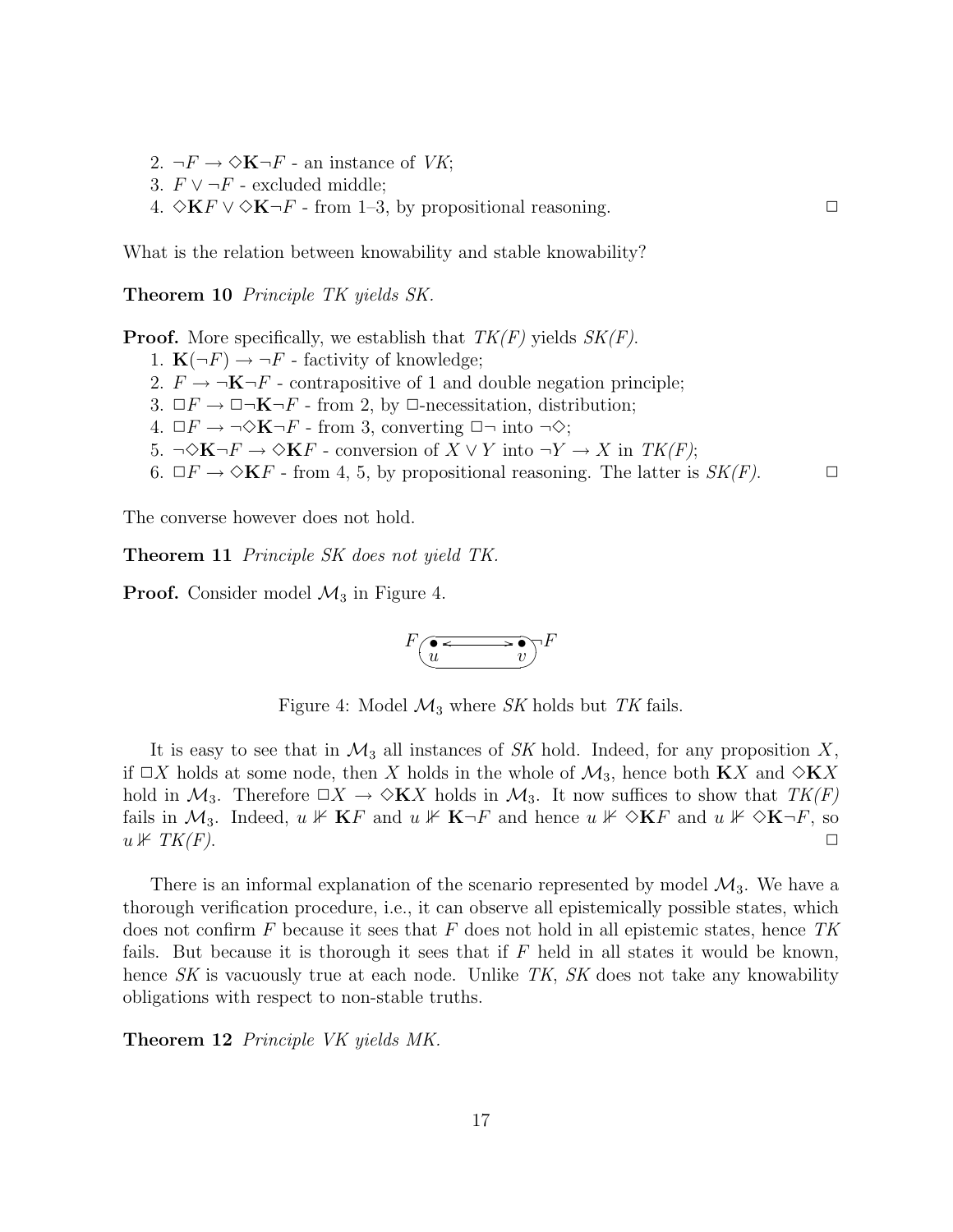**Proof.** By Theorem 1, VK yields  $F \to \mathbf{K}F$ . By necessitation and distributivity,  $\Box F \to$  $\Box$ KF. By reflexivity,  $\Box$ KF  $\rightarrow$   $\Diamond$  $\Box$ KF, hence  $\Box$ F  $\rightarrow$   $\Diamond$  $\Box$ KF.  $\Box$ 

Theorem 13 Principle MK does not yield TK.

**Proof.** All instances of MK hold in model  $\mathcal{M}_3$ . Indeed, for any proposition X, if  $\Box X$ holds at some node, then X holds in the whole of  $\mathcal{M}_3$ , hence,  $\mathbf{K}X$ ,  $\square\mathbf{K}X$ , and  $\diamondsuit\square\mathbf{K}X$ hold in  $\mathcal{M}_3$ . As shown in Theorem 11, TK fails in  $\mathcal{M}_3$ .

Theorem 14 Principle TK does not yield MK.

**Proof.** Consider model  $\mathcal{M}_2$  in Figure 3. According to Theorem 7, MK fails in  $\mathcal{M}_2$ . On the other hand, each instance of TK holds in  $\mathcal{M}_2$ . Indeed, w is  $\Box$ -accessible from each node and w is omniscient hence, for each X, either **K**X or **K** $\neg$ X hold at w.

Theorem 15 Principle MK does not yield VK.

**Proof.** Each instance of MK holds in model  $\mathcal{M}_1$ . Indeed, if  $\Box X$  holds anywhere in  $\mathcal{M}_1$ . then  $w \Vdash X$ , hence  $w \Vdash KX$ , and  $w \Vdash \Box KX$ . Therefore,  $\diamond \Box KX$  holds at each node of  $\mathcal{M}_1$ . As before,  $VK(F)$  fails in  $\mathcal{M}_1$ , in particular,  $u \Vdash F$  and  $u \nvDash \Diamond \mathbf{K}F$ .

### 6.1 Knowability Diamond

Figure 5 provides the diagram of relationships between the knowability principles.



Figure 5: "Knowability Diamond"

Arrows represent generality/strength of the corresponding principles as schemes:  $X \longrightarrow$ Y reads as each model of X is a model for Y, or, equivalently, principle X yields principle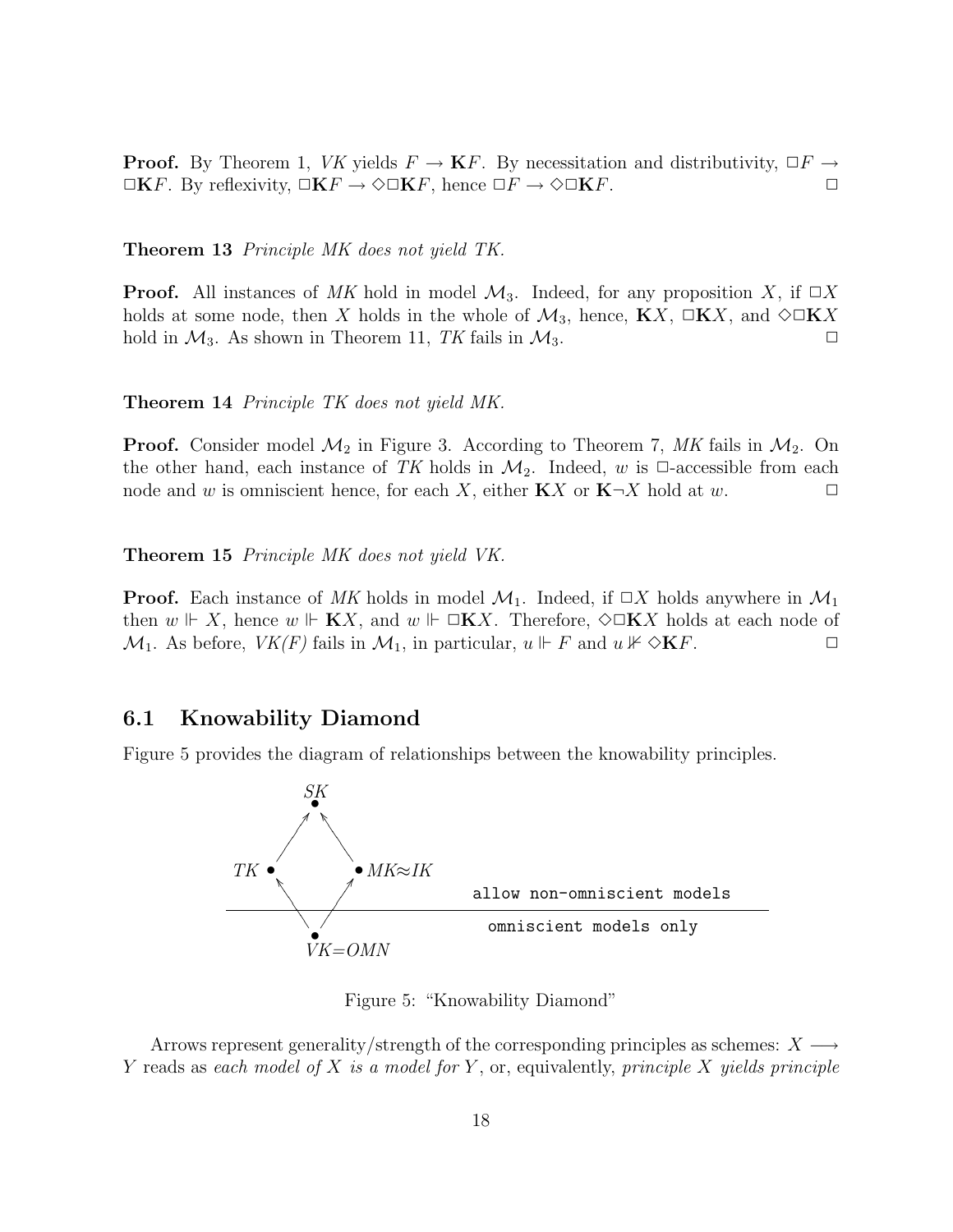Y . A more general principle is less strong logically. None of the converse arrows holds. So, VK is the most restrictive of the four - it holds only in omniscient models - and SK is the most general, has the most models of the four.

Does the "Knowability Diamond" offer a resolution to the Church-Fitch paradox? We argue that it does.

Principles TK and IK have been discussed before and the resolutions they provide have been criticized.<sup>24</sup> Stable knowability  $SK$  seems to be a better candidate for a resolution of the paradox since (a) SK provides a definitive answer to the core question of what went wrong with  $VK$  - the stability assumption was missing; (b) SK is a well-principled restriction of VK since it eliminates from consideration only non-stable truths which has been definitively diagnosed as the reason for the failure of  $VK$ ; (c) SK has the same format as VK hence does not invoke any new scenarios, does not change the problem.

### 6.2 Safe knowability principles

It is immediate from Figure 5 that neither  $TK$ , nor  $SK$ , nor  $MK$  fall into the scope of the Church-Fitch paradox, i.e., none of them yield OMN .

Let us take a closer look at **how** with *stable knowability SK* instead of *verificationist* knowability VK the knowability paradox disappears. A simple repetition of the Church-Fitch argument with  $SK(Moore)$  only proves that  $\neg\Box(p \land \neg \mathbf{K}p)$ , i.e.,  $\diamond$  OMN, which is strictly weaker than  $OMN$ <sup>25</sup> One can equivalently rewrite  $\neg\Box(p \land \neg \mathbf{K}p)$  as

$$
\Box p \to \Diamond \mathbf{K} p
$$

which incidentally is  $SK(p)$  stating informally that

if p holds at all states, then it is possible it becomes known at one of them.

This conclusion does not appear paradoxical.<sup>26</sup>

<sup>&</sup>lt;sup>24</sup>One could argue that both TK and IK change the problem rather than solve it. The format of TK is quite different from the original  $VK$ ; it has been noted that TK is implied by  $VK$ , but is at the same time incompatible with what  $VK$  is supposed to express (see footnotes 16, 22 and 23 and the beginning of Section 6). Reading verificationist knowability as SK resolves this. The same holds for IK which is expressed in a different logic, with a quite different semantics; its translation, MK, into the classical modal language also does not match the original format of VK. It is not clear, in what sense a paradox associated with VK can be solved without providing a satisfactory explanation of the problems with VK and by considering other principles instead.

 $25$ This result is adumbrated in [45].

<sup>&</sup>lt;sup>26</sup>Moreover, consider what happens if  $F$  is not stable. Let us assume that all non-stable truths are knowable, i.e.,  $(F \wedge \neg \Box F) \rightarrow \Diamond \mathbf{K} F$ . A repetition of the Church-Fitch proof yields  $(p \wedge \neg \mathbf{K} p) \rightarrow \Box (p \wedge \neg \mathbf{K} p)$ . If all non-stable truths are knowable, then ignorance cannot disappear in the process of verification. This is rather counter-intuitive and provides further confirmation that the knowabilty paradox is due to the unstated assumption that known propositions are stable.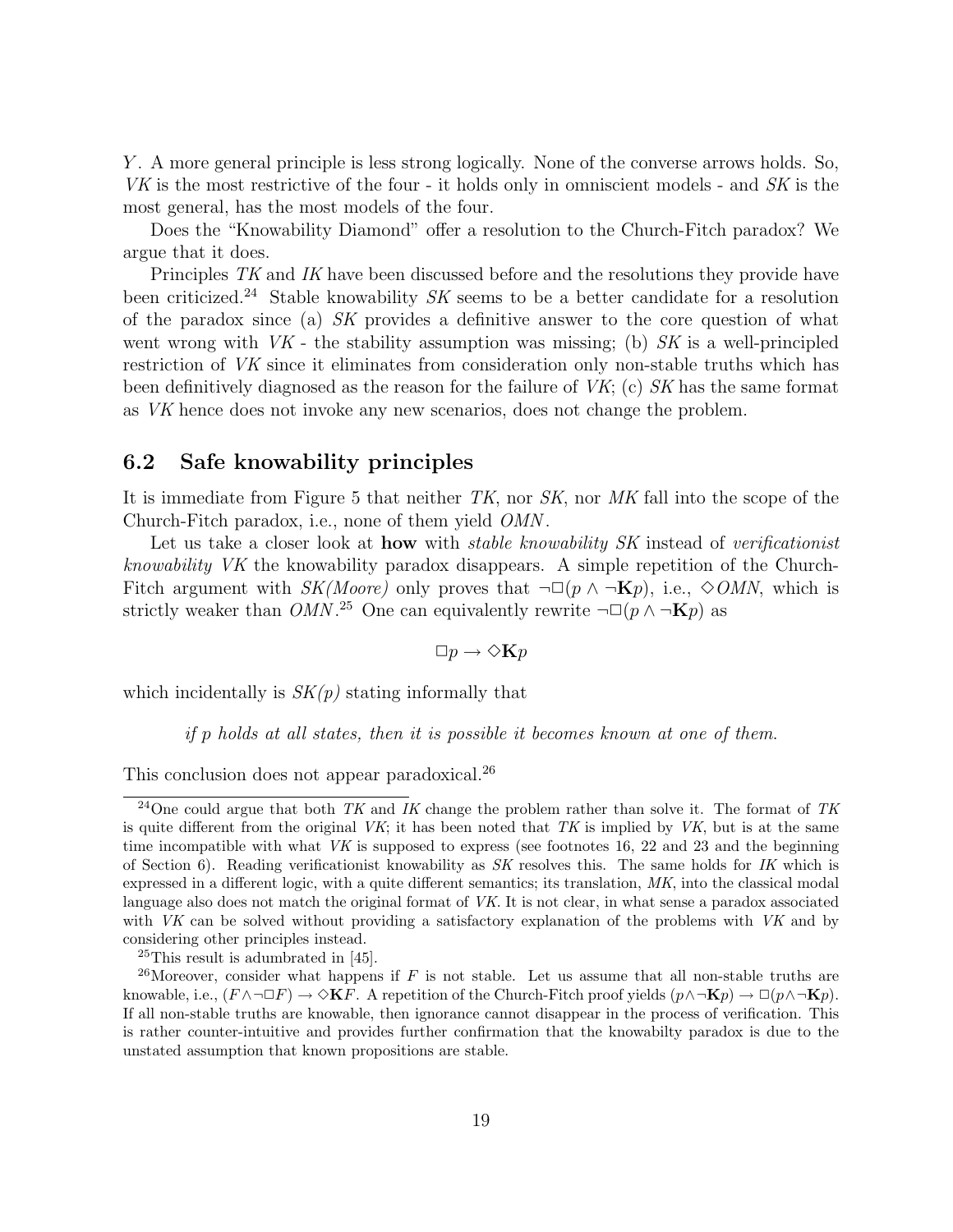## 7 Comparisons

What we offer is a logical framework for studying different kinds of knowability. The above results suggest some plausible alternatives, TK, MK, or SK, to VK as an understanding of the notion that all truths are knowable. These alternatives in turn yield a principled restriction on VK. We have seen that VK implicitly assumes that truths are stable. Accordingly, if one wants to endorse VK, then its scope should be restricted to stable truths and when this is made explicit in SK, OMN does not result. How does this stability restriction compare to other prominent restriction strategies?

### 7.1 Edgington

In [17, 18], Edgington argues that only actual truths are knowable. She proposes that the knowability principle should be read as

$$
\mathbf{A} F \to \Diamond \mathbf{K} \mathbf{A} F,
$$

where 'A' is the modal operator 'actually.' Methodologically, this approach looks compatible with our restriction of the knowability principle to 'stable truth' only. However, within the straightforward formalization of 'actuality' in [17] as

$$
u \Vdash \mathbf{A}_w F \text{ if and only if } w \Vdash F,
$$

Edgington's proposal turns out to be trivial. In any model,  $AF$  is equivalent to a propositional constant  $\top$  (true) or  $\bot$  (false). Therefore, assuming the 'actual knowability' schema above is equivalent to assuming VK for the propositional constants  $\top$  and  $\bot$ , which trivially holds in each model regardless of any knowability assumptions.<sup>27</sup>

### 7.2 Tennant and Dummett

Tennant in [49, 50, 51] argues that only Cartesian propositions are knowable where "a Cartesian proposition is a proposition F such that  $KF$  is consistent" [50]. The Cartesian restriction provides a correct negative test for the knowability of a proposition - if a proposition is not Cartesian, then it is not knowable. Indeed, if  $F$  is non-Cartesian, then  $KF$  is formally inconsistent, hence in an appropriate logic  $\mathsf{L}$ ,  $\mathsf{L} \vdash \neg \mathbf{K} F$ . Then by necessitation,  $L \vdash \Box \neg \mathbf{K} F$  and hence  $L \vdash \neg \Diamond \mathbf{K} F$ .

However, being Cartesian does not necessarily imply being knowable. In particular, a true Cartesian proposition may still not be knowable, and hence Cartesian-ness does not give the positive conditions under which a proposition is knowable, if true.<sup>28</sup> Consider

 $27$ An interesting development of Edgington's proposal can be found in [42], which considers a non-Kripkian semantics for actuality and knowledge.

 $^{28}[28, 29, 35, 61]$  argue that the Cartesian restriction is *ad hoc*, our analysis (in 3) shows that while the restriction does not provide a positive test for knowability, it may not be as ad hoc as they argue.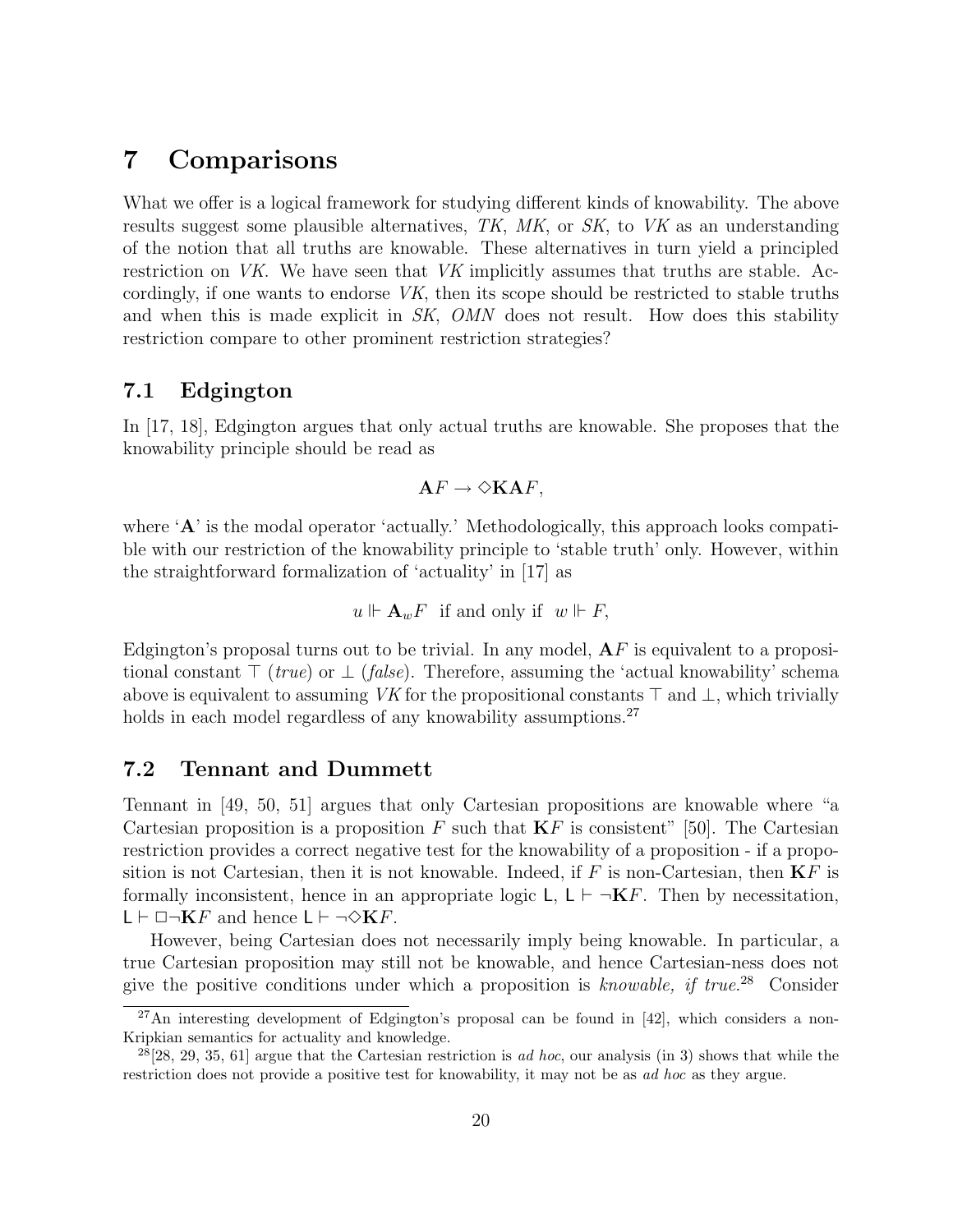$VK(p)$  with a propositional letter p for F; this instance of F is clearly Cartesian. Consider model  $\mathcal{M}_{P}$  in Figure 6.



Figure 6: Model  $\mathcal{M}_{P}$  where  $VK(p)$  fails.

The same argument as accompanied  $\mathcal{M}_1$  shows that  $\mathcal{M}_2$  is a scenario which is acceptable from a verificationist point of view in which  $VK(p)$  fails. Model  $\mathcal{M}_p$  shows that being Cartesian and true, without also being stable, is insufficient to guarantee the truth of VK. The validity of  $VK(F)$  depends on the stability of F, as we have seen, and Cartesian propositions are not necessarily stable.<sup>29</sup>

Note that if  $p$  is atomic or basic, then the above argument shows that the restriction on VK proposed in [15] is also too weak.

## 8 Conclusion

In [53] van Benthem argues that "what one really wants is a new systematic viewpoint" from which to approach the knowability paradox rather than just attempting to avoid it by weakening either the logic in the Church-Fitch proof or VK itself.<sup>30</sup> We argue that the knowability framework and our semantic analysis achieves this. The contribution of this work can be summarized as follows.

- An alternative, semantic proof that  $VK = OMN$ . This could be a serious argument that the paradox is due to the principle VK itself rather than the Church-Fitch proof.
- A case has been made that the key requirement of the verificationist argument in favor of VK, stability of the truth in question, is missing in VK and its lack alone is a sufficient explanation for the paradox.
- A corrected and justified version of verificationist knowability, the stable knowability principle SK, was offered and shown to be paradox-free. This is our suggested resolution of the Church-Fitch paradox.

 $^{29}$ In the same vein, [61, 62] argues that a Cartesian proposition can still yield *OMN* via a more complex proof than the one by Church and Fitch (Theorem 1). But see [52] for a reply.

<sup>30</sup>One might argue that we do the latter, but our framework justifies why this is legitimate.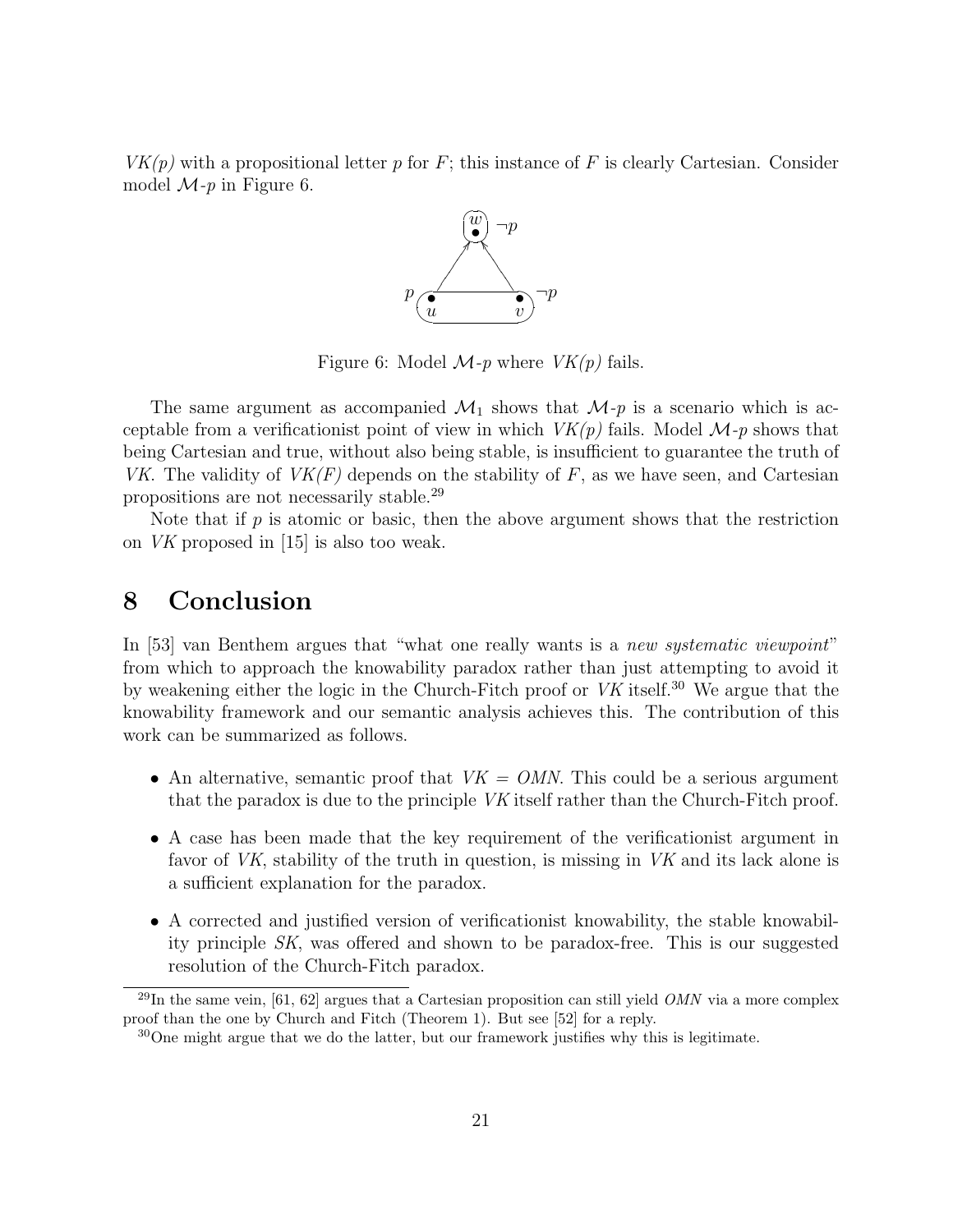- The monotonic knowability principle  $MK$  was introduced and shown to be a faithful classical counterpart of intuitionistic knowability IK.
- A formal logical framework was offered. The resulting "Knowability Diamond" answers the question of the relative strength/generality of all four knowability principles considered.

We see that there is no need to adopt a non-classical logic<sup>31</sup> or to reject any of the epistemic principles used in the Church-Fitch proof. Indeed, the simplicity and plausibility of the principles appealed to in the proof is what makes the derivation of OMN so 'paradoxical.' Our approach preserves them all.

Our framework helps to clarify debates about the nature of verificationist knowability and its tenability. Due to the knowability paradox and the fact that VK yields the unacceptable OMN , there is a need for new bi-modal principles reflecting the constructive content of the verificationist principle of knowability. Our framework offers three possibilities, none of which leads to the knowability paradox.

- Stable knowability SK. This approach preserves the format of VK by limiting it to its epistemically justified stable version SK.
- Monotonic knowability MK which reflects the specifically intuitionistic reading of knowability. MK is stronger than SK, but more restrictive; it stipulates that once a proposition becomes known is stays known at all further steps.
- Knowability in a general setting reflected by the principle of total knowability TK. This approach attempts to preserve the idea that *all* truths are knowable.

The value of the framework comes not just from the results pertaining to the knowability paradox but also from the bigger explanatory picture it provides. It becomes possible not only to establish logical dependencies between principles, but also to definitively certify the absence of such dependencies which was not possible outside a rigorous logical framework. Such a framework allows us to begin systematically studying a concept which pervades epistemology. The possibility or impossibiliy of knowledge is central to debates about skepticism. The existence of a priori knowledge turns on the possibility or impossibility of knowing independently of experience.<sup>32</sup> To make more palatable the closure properties of the epistemic operator  $\bf{K}$ , formal epistemological approaches sometimes gloss it as knowable [10, 48], or as is entitled to know [24], or as potential knowledge [22]. Verificationists, of course, put the possibilities of knowledge at their center. Given how central knowability is to so many core epistemological topics, a direct investigation of it and its properties is warranted. We think the above analyses and principles constitute a step in this direction.

 $31$ See for instance [3, 40, 55, 56, 57].

<sup>32</sup>See [33, 38].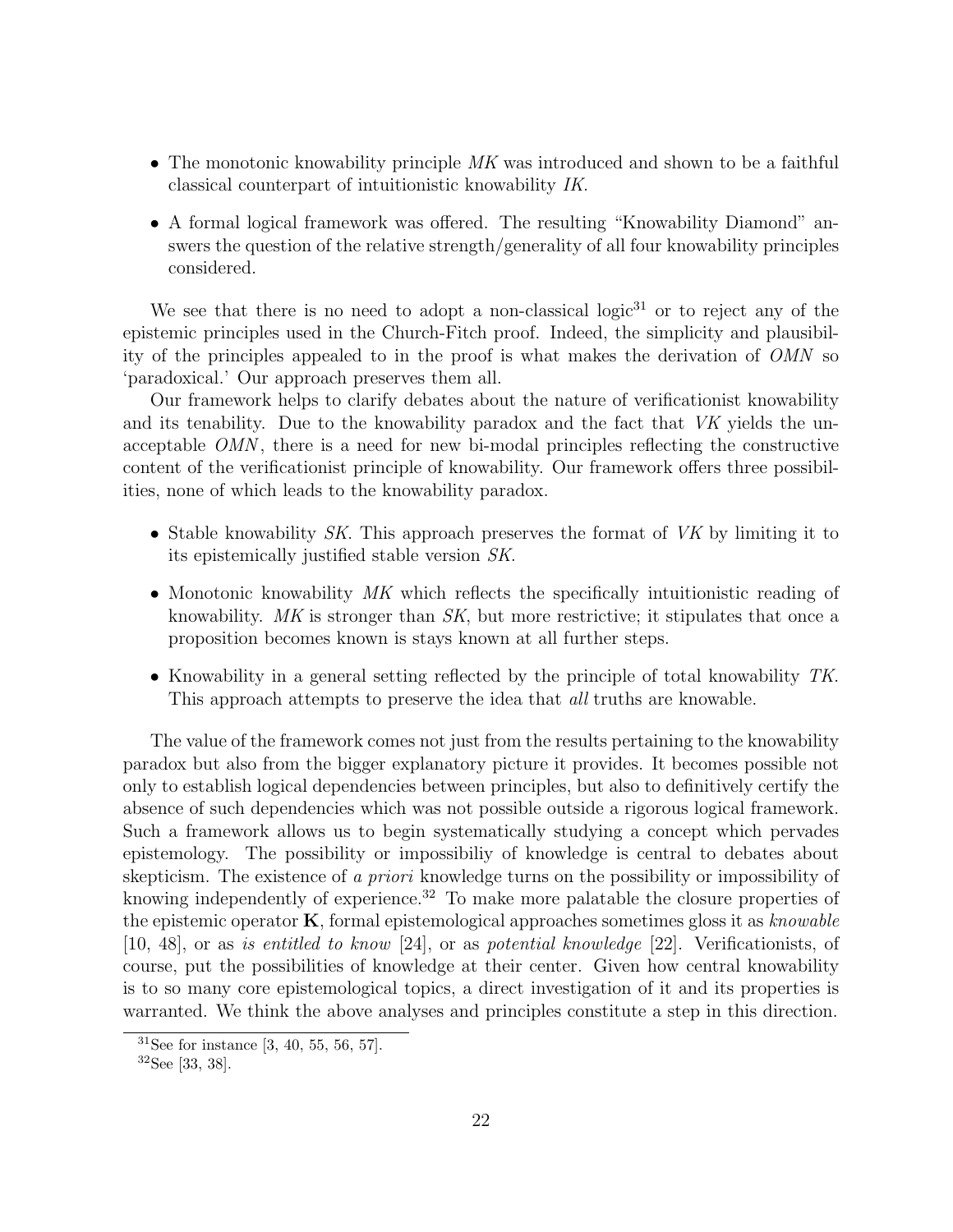## 9 Acknowledgments

The authors are grateful to Melvin Fitting, Hidenori Kurokawa, Elena Nogina, and Graham Priest, for inspiring discussions and useful suggestions.

# References

- [1] S.N. Artemov. Explicit provability and constructive semantics. Bulletin of Symbolic *Logic*,  $7(1):1-36$ ,  $2001$ .
- [2] S.N. Artemov. The logic of justification. Review of Symbolic Logic, 2008.
- [3] J.C. Beall. Knowability and possible epistemic oddities. In J. Salerno, editor, New Essays on the Knowability Paradox, pages 105–127. Oxford University Press, 2009.
- [4] P. Blackburn and J. van Benthem Modal Logic: A Semantic Perspective. In P. Blackburn, J. van Benthem, and F. Wolter, editors, Handbook of Modal Logic, pages 1–84. Elsevier, 2007.
- [5] B. Brogaard and J. Salerno. Clues to the Paradoxes of Knowability: Reply to Dummett and Tennant. In E. N. Zalta, editor, Stanford Encyclopedia of Philosophy, Fall 2009.
- [6] B. Brogaard and J. Salerno. Fitch's Paradox of Knowability. In Analysis, 62 (2), 143–151, 2002.
- [7] A. Church. Referee reports on Fitch's "a definition of value." In Salerno [47], pages 13–20.
- [8] T. De Vidi and G. Solomon.  $\Box$  in intuitionistic modal logic. Australasian Journal of Philosophy, 75:2, 201–213, 1997.
- [9] T. De Vidi and G. Solomon. Knowability and Intuitionistic Logic. Philosophia, 28, 319–334, 2001.
- [10] T. De Vidi and D. Kenyon. Introduction. In T. De Vidi, D Kenyon, editors, A Logical Approach to Philosophy: Essays in honour of Graham Solomon, pages 1–21. Springer, 2006.
- [11] W. Dean and H. Kurokawa. From the knowability paradox to the existence of proofs. Synthese, 175:2,177–225, 2010.
- [12] M. Dummett. Truth. In Truth and Other Enigmas, pages 1–24. Harvard University Press, Cambridge, MA, 1959.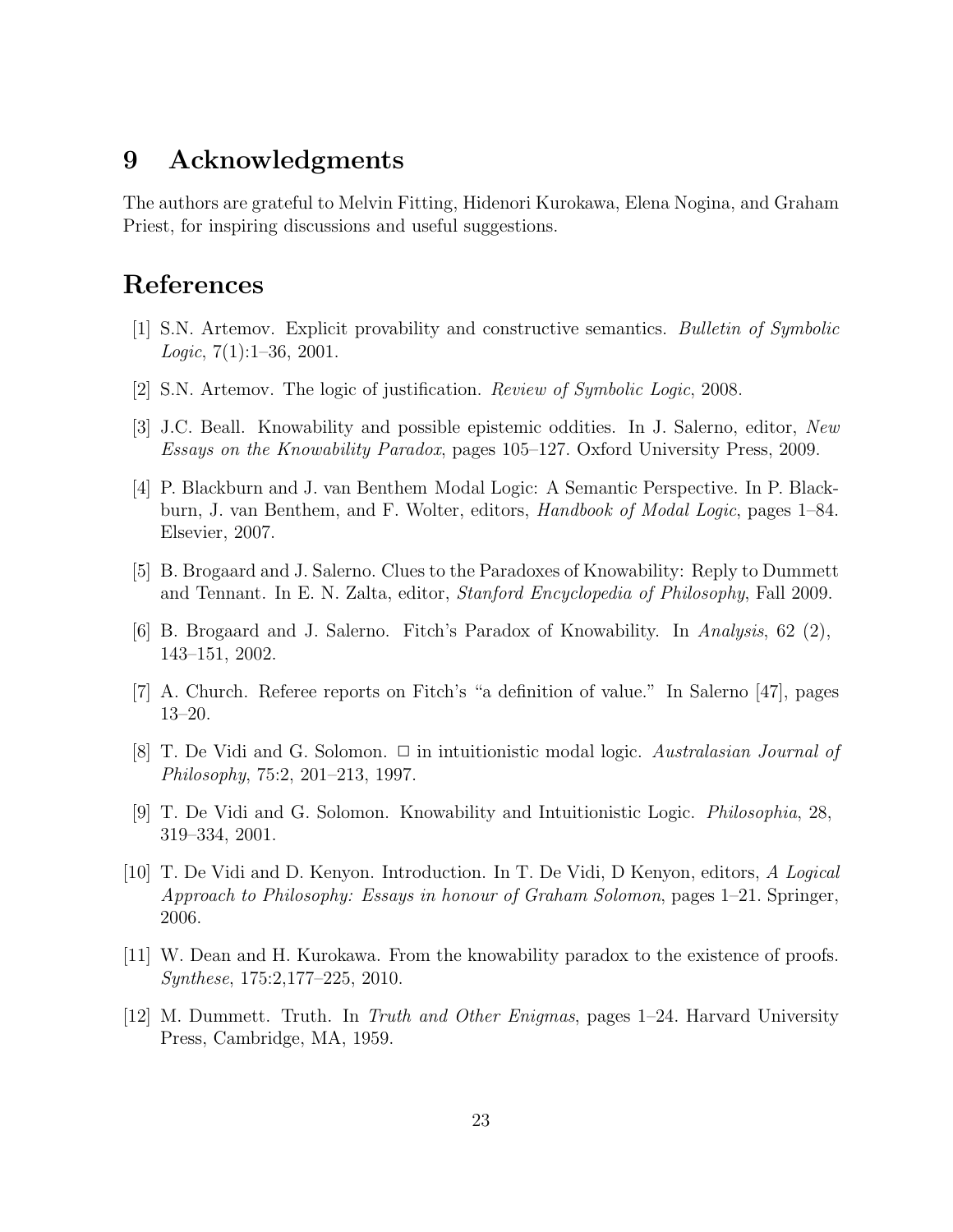- [13] M. Dummett. The philosophical basis of intuitionistic logic. In Truth and Other Enigmas, pages 215–247. Harvard University Press, Cambridge, Mass., 1973.
- [14] M. Dummett. The Logical Basis of Metaphysics. Harvard University Press, Cambridge, 1991. The William James Lectures, 1976.
- [15] M. Dummett. Victor's error. Analysis, 61:1–2, 2001.
- [16] M. Dummett. Fitch's Paradox of Knowability. In Salerno [47], Chapter 4, pages 51–52.
- [17] D. Edgington. The paradox of knowability. Mind, 94(376):557–568, October 1985.
- [18] D. Edgington. Possible knowledge of unknown truth. Synthese, 2009.
- [19] W.B. Ewald. Intuitionistic tense and modal logic. Journal of Symbolic Logic, 51(1): 166–179, 1963.
- [20] M. Fara. Knowability and the capacity to knowability. Synthese, 2009.
- [21] F. Fitch. A logical analysis of some value concepts. Journal of Symbolic Logic, 28(2): 135–142, 1963.
- [22] M. Fitting. The logic of proofs, semantically. Annals of Pure and Applied Logic, 132: 1–25, 2005.
- [23] M. Fitting. A quantified logic of evidence. Annals of Pure and Applied Logic, 152: 67–83, 2008.
- [24] M. Fitting and R. Mendelsohn. First-Order Modal Logic. Kluwer Academic Publishers, Dordrecht, 1998.
- [25] D.M. Gabbay, A. Kurucz, F. Wolter and M. Zakharyaschev. Multi-Dimensional Modal Logic: Theory and Application. Studies in Logic and the Foundations of Mathematics, 148. Elsevier, 1998.
- [26] K. Gödel. Eine Interpretation des intuitionistischen Aussagenkalkuls. Ergebnisse Math. Kolloq., 4:39–40, 1933. English translation in: S. Feferman et al., editors, Kurt Gödel Collected Works, Vol. 1, pages 301–303. Oxford University Press, Oxford, Clarendon Press, New York, 1986.
- [27] K. G¨odel. Vortrag bei Zilsel/Lecture at Zilsel's (\*1938a). In Solomon Feferman, John W. Dawson, Jr., Warren Goldfarb, Charles Parsons, and Robert M. Solovay, editors, Unpublished essays and lectures, volume III of Kurt Gödel Collected Works, pages 86–113. Oxford University Press, 1995.
- [28] M. Hand. Performance and paradox. In Salerno [47], chapter 17, pages 283–301.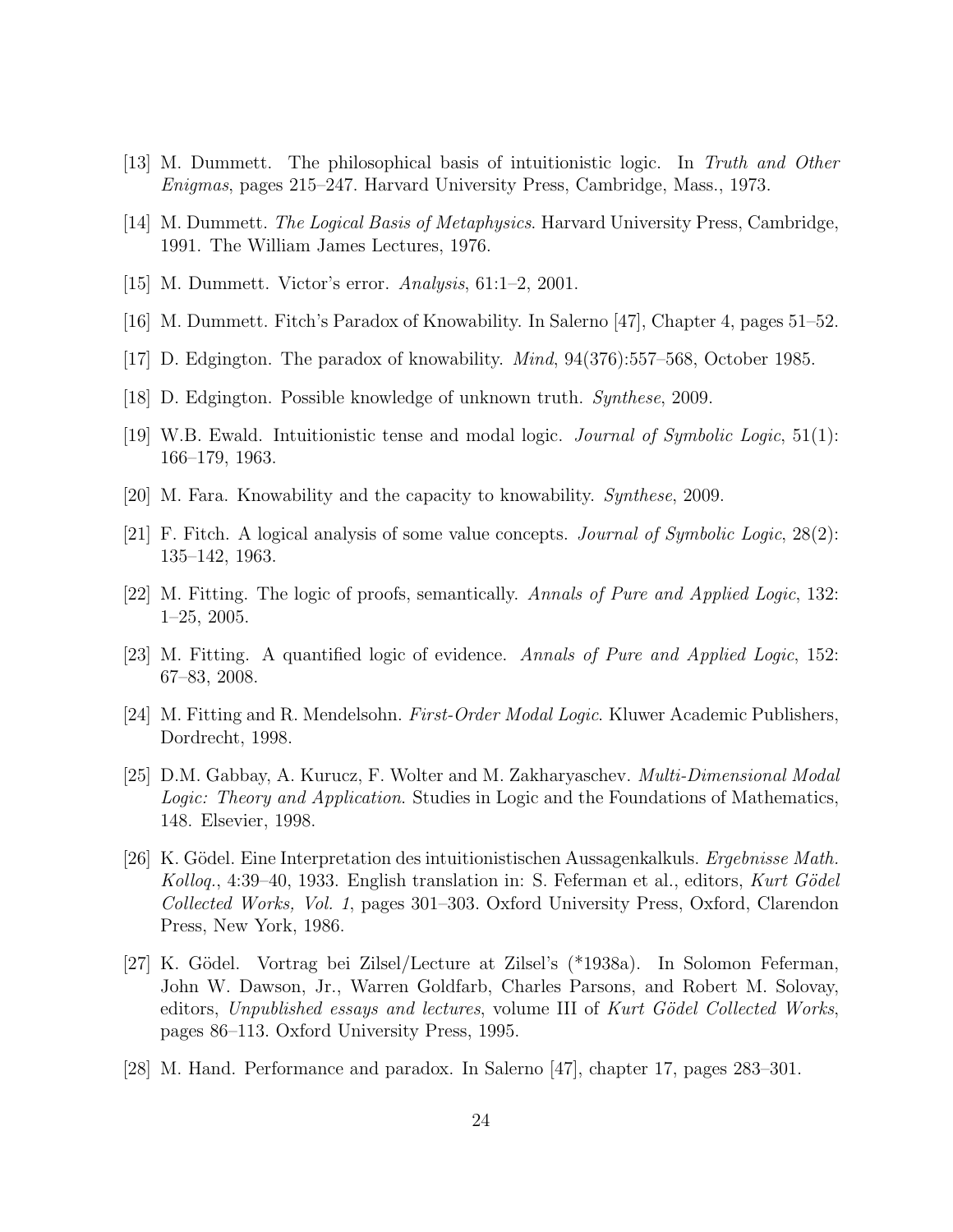- [29] M. Hand and J.L. Kvanvig. Tennant on knowability. Australasian journal of philoso $phy, 77(4):422–428, 1999.$
- [30] Jaakko Hintikka. Knowledge and belief; an introduction to the logic of the two notions. Cornell University Press, Ithaca, N.Y., 1962. 23 cm. Contemporary philosophy.
- [31] C. Jenkins. The mystery of the disappearing diamond. In Salerno [47].
- [32] S. Kleene. Introduction to Metamathematics. Ishi Press, 1952.
- [33] S. Kripke. Naming and Necessity. Basil Blackwell, Oxford, 1980.
- [34] J. Kvanvig. The Knowability Paradox. Oxford University Press, 2006.
- [35] J. Kvanvig. Restriction strategies for knowability. In Joe Salerno, editor, New Essays on the Knowability Paradox, pages 205–222. Oxford University Press, New York, 2009.
- [36] J. L. Mackie. Truth and knowability. Analysis, 40(2):90–92, 1980.
- [37] J. Melia. Anti-realism untouched. Mind, 100(3):341–342, July 1991.
- [38] P. Peacocke, C. Boghossian. Introduction. In New Essays on the A Priori, pages 1–10. Oxford University Press, 2000.
- [39] P. Percival. Fitch and Intuitionistic Knowability. Analysis, 50(3):182–187, 1990.
- [40] G. Priest. Beyond the limits of knowledge. In J. Salerno, editor, New Essays on the Knowability Paradox, pages 93–104. Oxford University Press, 2009.
- [41] A.N. Prior. *Time and Modality*. Oxford University Press, 1957.
- [42] W. Rabinowicz and C. Segerberg. Actual truth, possible knowledge. *Topoi*, 13(2): 101–116, 1994.
- [43] S.A. Rasmussen. The Paradox of Knowability and the Mapping Objection. In J. Salerno, editor, New Essays on the Knowability Paradox, pages 53–75. Oxford University Press, 2009.
- [44] G. Restall. Not every truth is knowable: At least not all at once. In J. Salerno, editor, New Essays on the Knowability Paradox, pages 339–354. Oxford University Press, 2009.
- [45] H. Ruckert. A solution to Fitch's paradox of knowability. In S. Rahman and J. Symons, editors, Logic, Epistemology and the Unity of Science, pages 351–380. Kluwer Academic Publishers, 2004.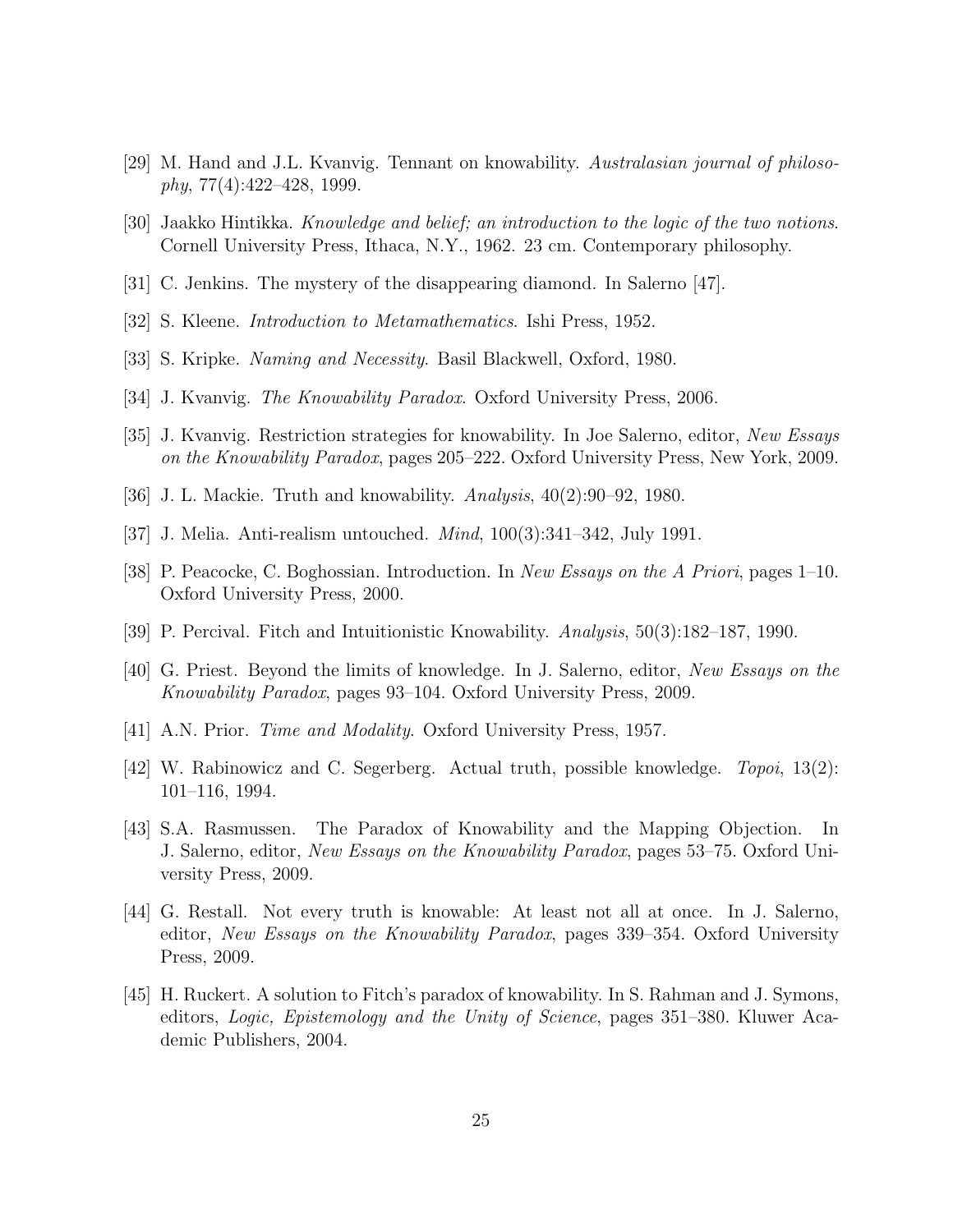- [46] J. Salerno. Revising the logic of logical revision. Philosophical Studies, 99:2211–227, 1999.
- [47] J. Salerno. New Essays on the Knowability Paradox. Oxford University Press, Oxford; New York, 2009.
- [48] S. Shapiro. Externalism, anti-realism, and the kk-thesis. In T. De Vidi, D. Kenyon, editor, A Logical Approach to Philosophy, pages 22–35. Springer, 2006.
- [49] N. Tennant. The Taming of the True. Oxford University Press, 1997.
- [50] N. Tennant. Is every truth knowable: Reply to Williamson. Ratio, 14:263–280, 2001.
- [51] N. Tennant. Revamping the restriction strategy. In Joe Salerno, editor, New Essays on the Knowability Paradox, pages 223–238. Oxford University Press, New York, 2009.
- [52] N. Tennant. Williamson's Woes. Synthese, 173(1):2010.
- [53] J. van Benthem. Actions that make us know. In Salerno. J., editor, New Essays on the Knowability Paradox, pages 129–146. Oxford University Press, 2009.
- [54] W. Kooi B. van Ditmarsch, H. van der Hoek. Dynamic Epistemic Logic. Springer, 2008.
- [55] H. Wansing. Diamonds are a philosopher's best friend: The knowability paradox and modal epistemic relevance logic. Journal of Philosophical Logic, 36(6):591–612, 2002.
- [56] T. Williamson. Intuitionism disproved? Analysis, 42(4):203–207, 1982.
- [57] T. Williamson. Knowability and constructivism. Philosophical Quarterly, 38(153): 422–432, 1988.
- [58] T. Williamson. On intuitionistic epistemic modal logic. Journal of Philosophical Logic, 21:63–89, 1992.
- [59] T. Williamson. Never say never. Topoi, 13:135–145, 1994.
- [60] T. Williamson. Knowledge and Its Limits. Oxford University Press, Oxford, 2000.
- [61] T. Williamson. Tennant on knowable truth. Ratio, XIII:99–114, 2000.
- [62] T. Williamson. Tennant's Troubles. In Salerno. J., editor, New Essays on the Knowability Paradox, pages 183–205. Oxford University Press, 2009.
- [63] F. Wolter and M. Zakharyaschev. On the relation between intuitionistic and classical modal logics. Algebra and Logic, 36:121–155, 1997.